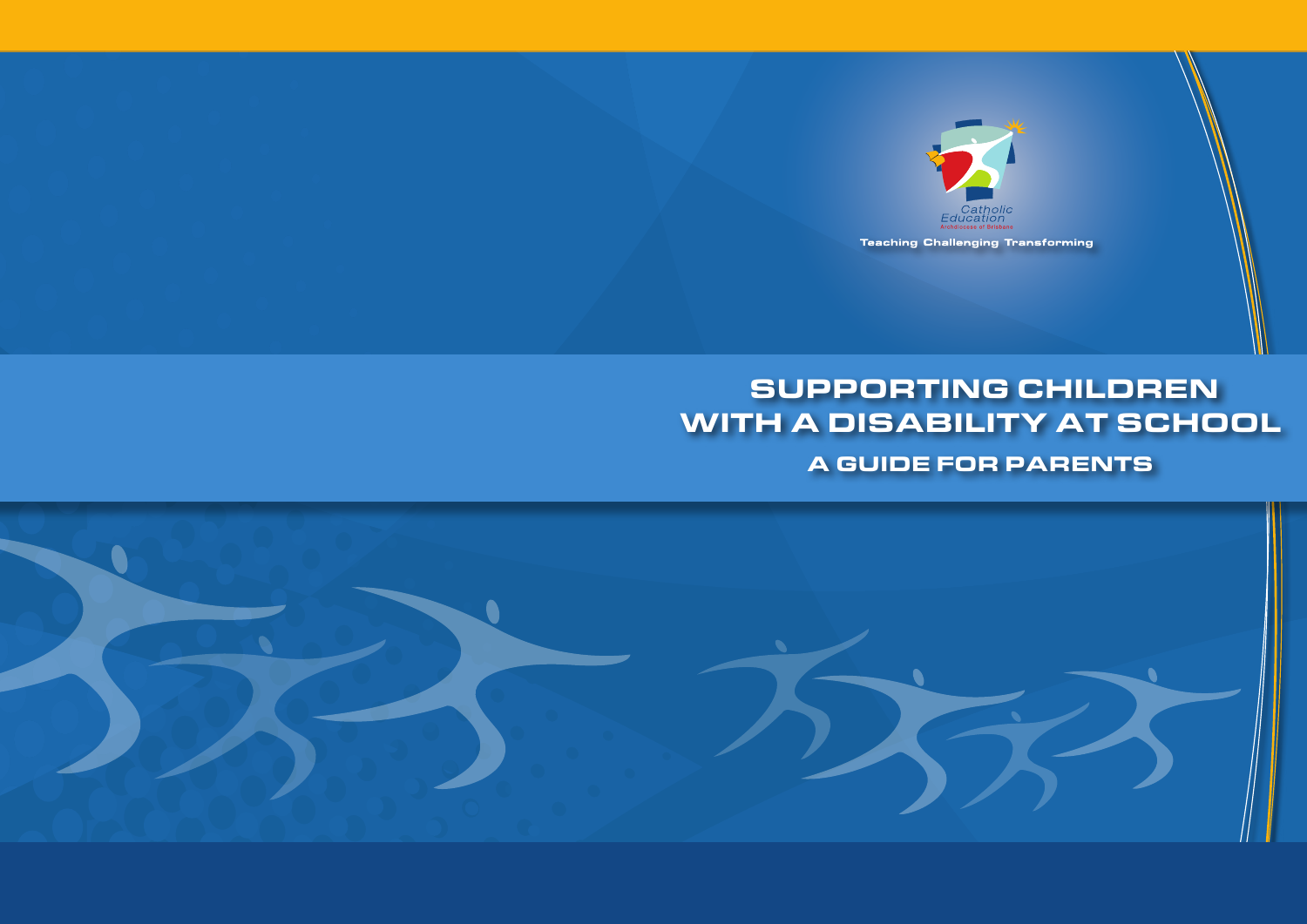

**Teaching Challenging Transforming** 

© Catholic Education, Archdiocese of Brisbane 2010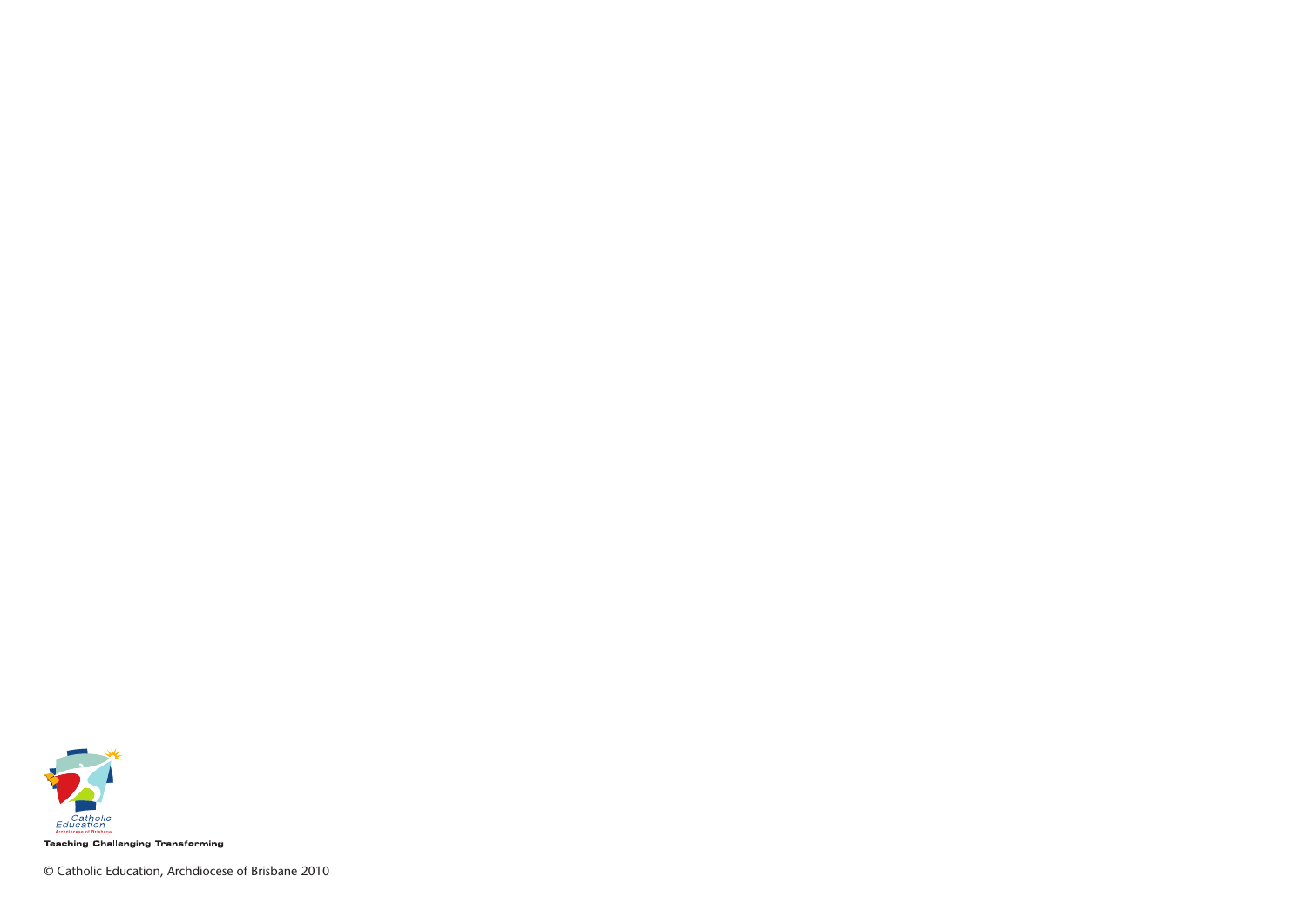## **Welcome**

This publication aims to give a broad understanding of the support available for students with a disability throughout the Archdiocese of Brisbane.

The guide has been compiled to support the partnership between you and the school in the education of your child. It provides information that will assist you in the contact, enrolment and ongoing support of your child's education.

It gives an overview of the school's services and processes, and what you can do to achieve the best outcomes for your child. It emphasises the importance of the partnership and shared decision making regarding the needs and adjustments that are considered to promote your child's learning and wellbeing.

The guide is a starting point to help you and your family make informed decisions about your child's education. Advice about where you can find more detailed information is also included.

If there are any questions arising from this information, you are encouraged to speak with the principal or classroom teacher of the school your child attends or the school you are considering for your child.

At the end of this document you will find a list of acronyms and a glossary of terms to assist you in your understanding of the educational terms and processes used in Brisbane Catholic Education.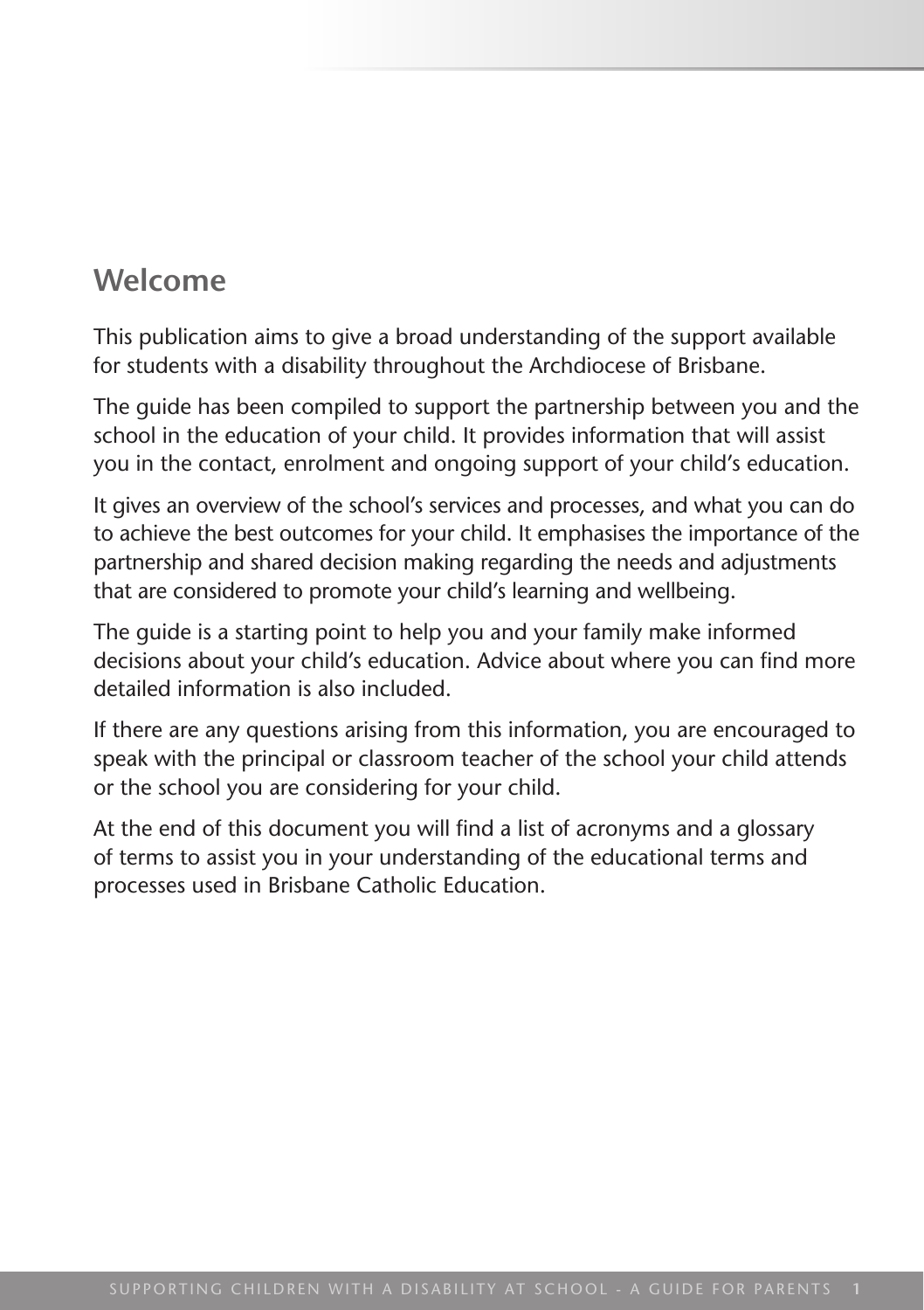# **Contents Page**

| Section 1:                                                                |  |
|---------------------------------------------------------------------------|--|
|                                                                           |  |
|                                                                           |  |
|                                                                           |  |
| Enrolment Application and Support Procedures (EASP)  6                    |  |
|                                                                           |  |
|                                                                           |  |
| <b>Section 2:</b>                                                         |  |
|                                                                           |  |
|                                                                           |  |
|                                                                           |  |
|                                                                           |  |
| <b>Section 3:</b>                                                         |  |
|                                                                           |  |
|                                                                           |  |
|                                                                           |  |
|                                                                           |  |
|                                                                           |  |
|                                                                           |  |
|                                                                           |  |
| <b>Section 4:</b>                                                         |  |
|                                                                           |  |
| Options and Services for Children Prior to the Commencement of School  25 |  |
| Early Childhood Development Programs and Services                         |  |
|                                                                           |  |
|                                                                           |  |
|                                                                           |  |
|                                                                           |  |
|                                                                           |  |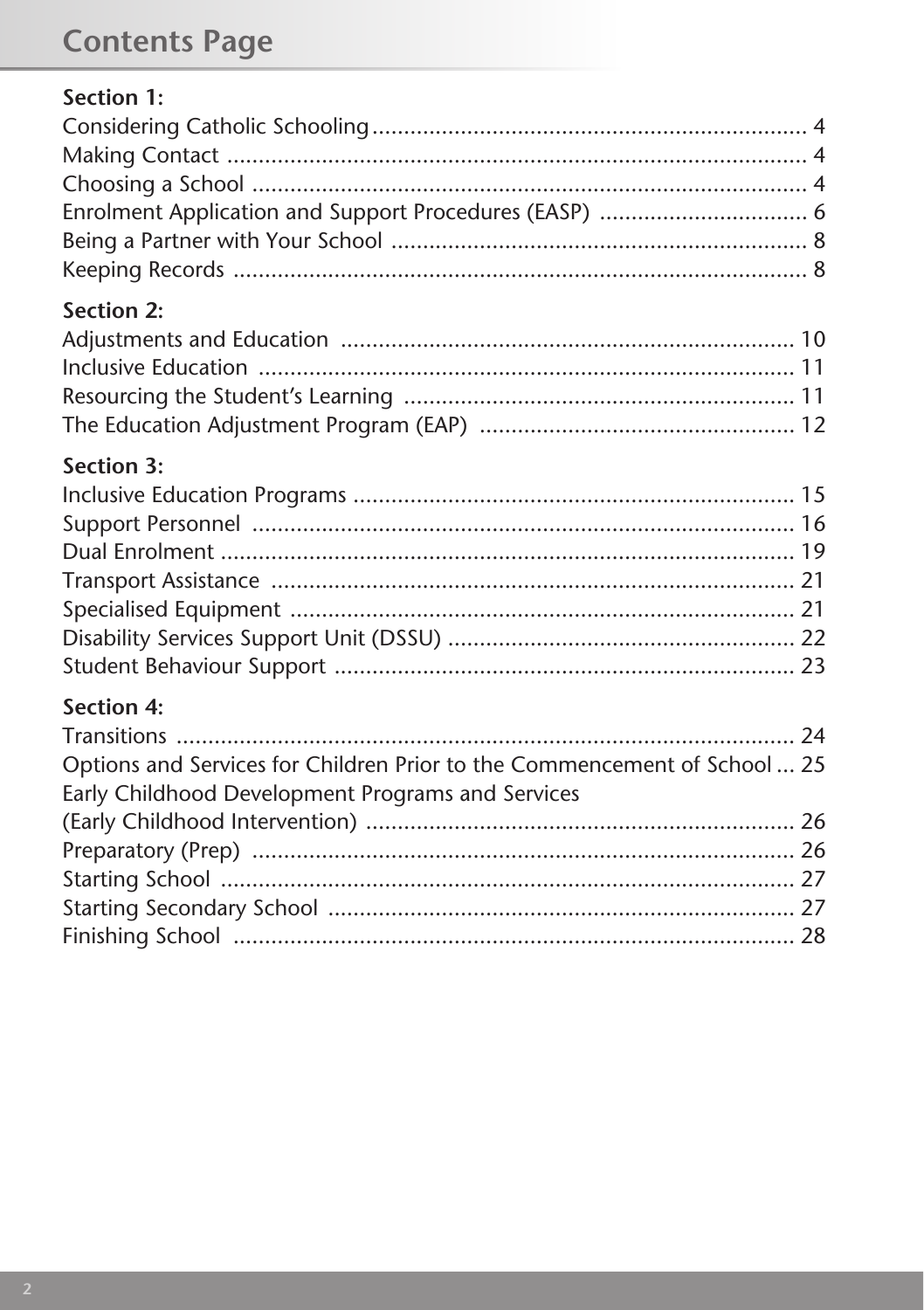## Section 5:

| Section 6: |  |
|------------|--|
|            |  |
|            |  |
|            |  |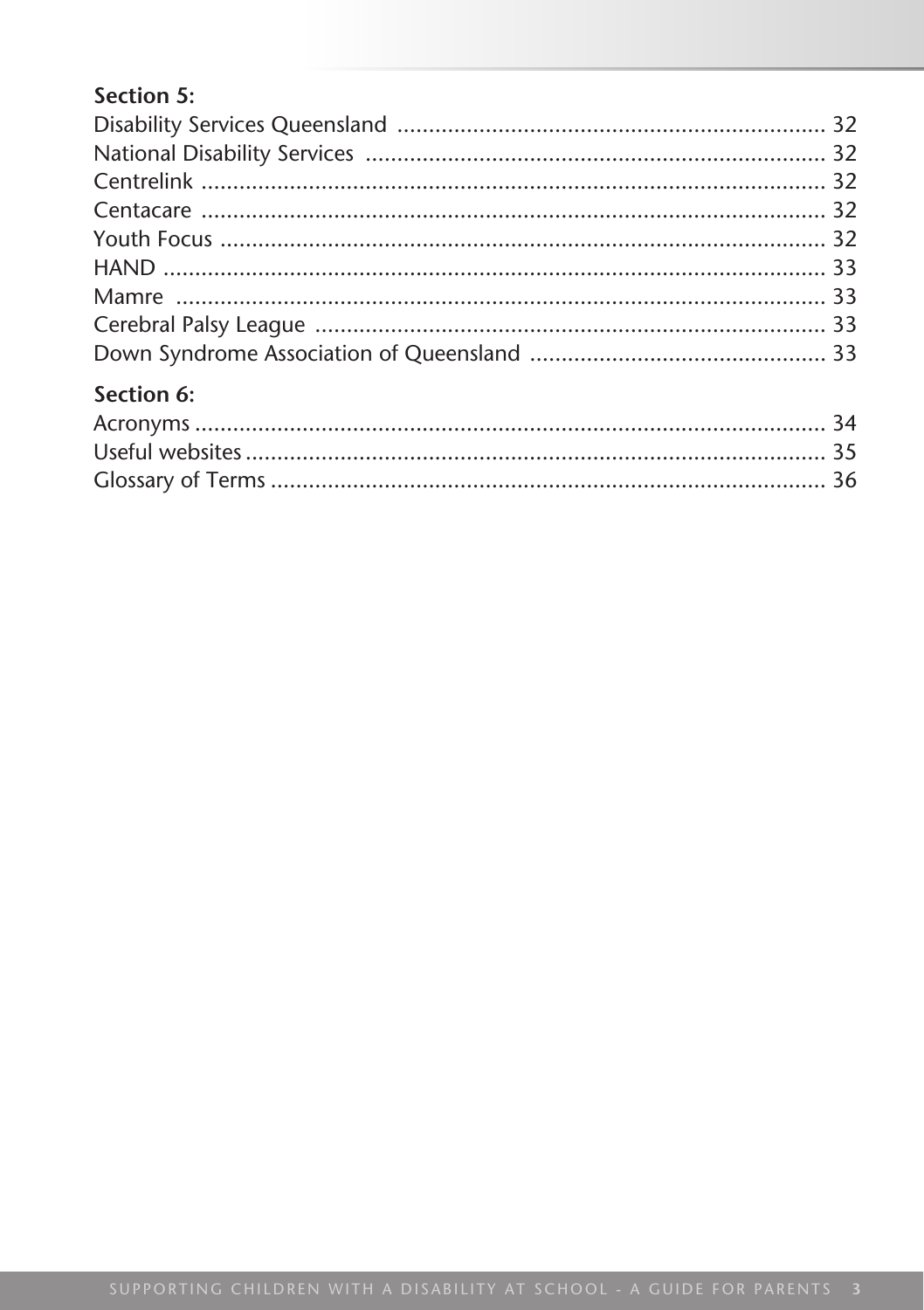## **Section 1:**

## **Considering Catholic Schooling**

Brisbane Catholic Education (BCE) is founded on gospel values. With more than 130 schools from Coolangatta to Childers just south of Bundaberg, our schools are at the service of our students, their families and society, and aim to provide quality teaching and learning outcomes for all who are enrolled from Prep to Year 12.

Brisbane Catholic Education, through partnerships with parents, governments and the community, provide opportunities to develop social responsibility, selfdiscipline and Christian values for all its students. It nurtures and supports the community in the faith journey.

Schools within the Archdiocese fall into two categories: parish schools and Archdiocesan schools. There are also about 20 schools administered by religious orders which operate autonomously and do not fall under the authority of Brisbane Catholic Education.

Visit the Brisbane Catholic Education (BCE) website **www.bne.catholic. edu.au** for general information regarding Catholic education. You will find information about the structure of the organisation and the following topics:

- Brisbane Catholic Education
- Religious Education & Mission
- • Students and Parents
- Schools and Curriculum

#### **Making Contact**

Please call the principal at the school or explore the school's website if you require information regarding a range of schools prior to enrolment. If you have any general questions about schooling for your student in Brisbane Catholic Education, you may phone:

**School Service Centre North** (for schools north of the Brisbane River) 3490 1700

**School Service Centre South** (for schools south of the Brisbane River) 3440 7900

#### **Choosing a School**

The Brisbane Catholic Education website has an online school directory. This will assist you in identifying the locality of each school in the Archdiocese and accessing specific details for each school and its website. The Department of Education and Training also has an online schools directory which lists all state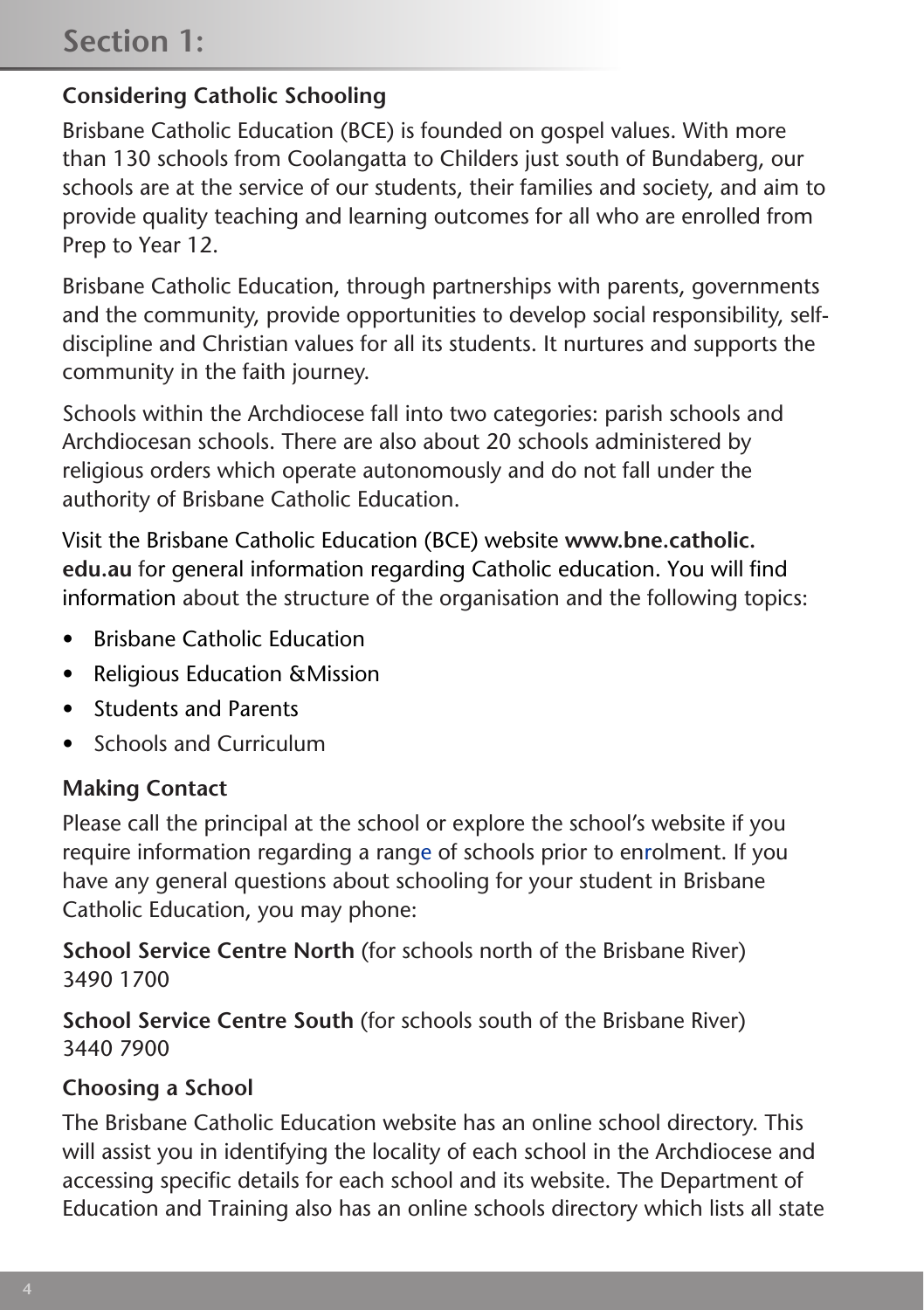and non-state schools in Queensland and provides links to school websites. It's a useful starting point to help identify the schools in your area.

It may be helpful to talk to other parents who have children at the school you are considering for your child. It may also be helpful to understand that there are two Catholic types of schooling:

- **Religious Institute Schools -These schools/colleges are operated by a** particular religious order e.g. All Hallows' School is run by the Sisters of Mercy. Religious Institute schools are independent of Brisbane Catholic Education and you contact them directly.
- • **BCE Schools** These schools are run and operated by Brisbane Catholic Education and include all Catholic primary schools and many secondary schools.

When making enquiries about a school, it is helpful to be mindful of whether it is a religious institute school or a school that is part of the BCE network.

When choosing a school, consider your child's particular needs along with the support available at the school. It may be useful to write a list of questions about schooling to help guide your discussions with school staff, other parents and community agencies.

#### **You might like to ask about:**

- religious education programs
- how to best support your child at the school
- communication between home and school
- what support is available
- the size of the school
- strengths of the environment for your child
- availability of specialist staff to help your child
- technologies available to help your child
- the physical location of the school
- any difficulties your child may have with access around the school
- parent support groups
- when and how to enrol
- • school hours
- uniform policy
- fees and levies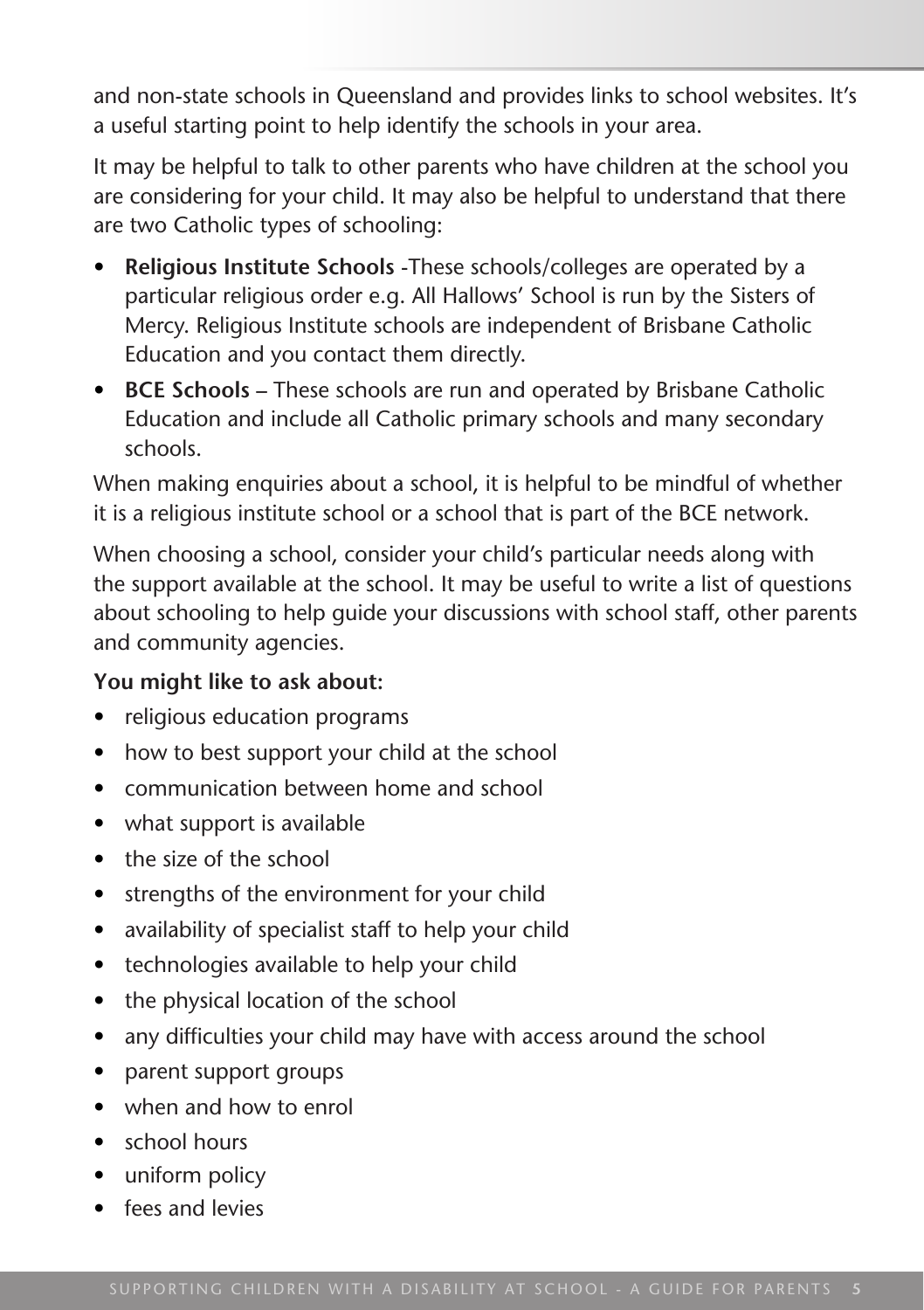- assessment and reporting procedures
- homework and assignment expectations
- • available resources e.g. library, internet or computers
- • extracurricular activities
- amenities e.g. tuckshop or out-of school-hours care
- parental involvement e.g. parents and friends associations, volunteering.

Visiting the school's website will give you further information about the school and its activities and the many other things you might consider before your child actually starts school.

#### **Enrolment Application and Support Procedures (EASP)**

Brisbane Catholic Education has an enrolment policy that can be viewed on the public website, **www.bne.catholic.edu.au** Click on **Policies,** scroll down to **Enrolment of Students in Catholic Schools Policy.** Also in the same section is the **Students with Disability Policy.** 

For students with a disability or for students who require extra enrolment support, the *Enrolment Application and Support Procedures for Students requiring Significant Educational Adjustments* are used. These procedures reflect the ongoing commitment of Brisbane Catholic Education towards inclusive practices in schools and is guided by the principles of justice as reflected in Church, educational and legal areas.

The Principal, as the Executive Director's delegated educational leader within the school, carries responsibility for the enrolment of all students. The enrolment of students requiring significant educational adjustments is the responsibility of the whole school as a community within the Church. *The Enrolment Application and Support Procedures for Students requiring Significant Educational Adjustments* encourages all participants in the education process (parents, students, teachers, school leadership, inclusive education representatives) to share as partners, the responsibility for successful outcomes for all students.

The procedure seeks to reveal and clarify the needs of the student and to identify the educational adjustments required for accessing the learning program and the implications of these for the school, the family and the student. Adjustments are made for students with a disability to enable them to access the curriculum, achieve curriculum outcomes and participate in school life. An adjustment is any change made to help a student participate at school, learn, and be comfortable and safe.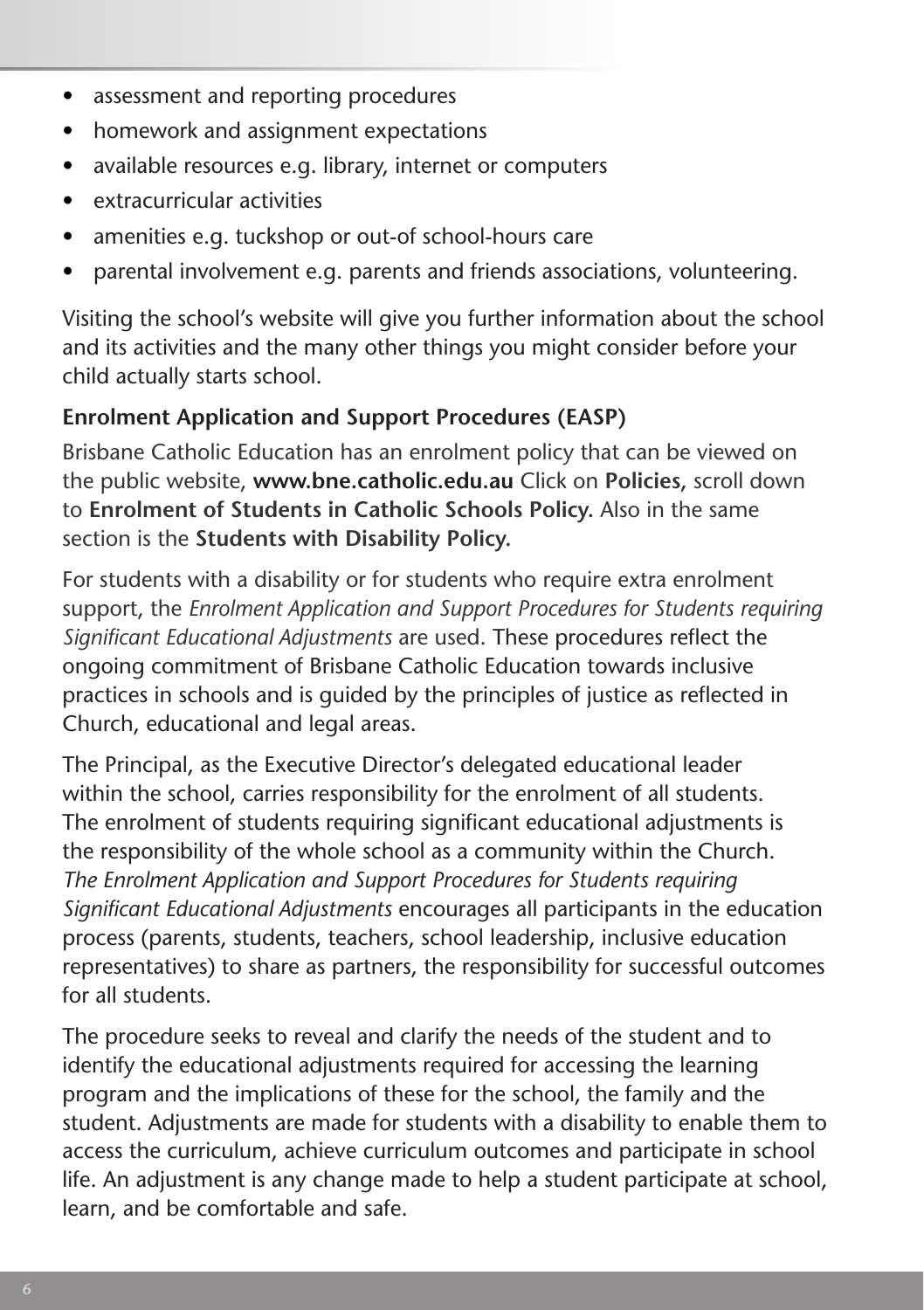#### **The Enrolment Application & Support Procedures (EASP) are applied:**

- when application for enrolment is made on behalf of a student and it is considered likely that significant educational adjustments will need to be made to support the student's initial and continuing enrolment in the school
- when the adjustments have been agreed and are able to be implemented
- when the adjustments for the student are being reviewed as included in the school action plan.

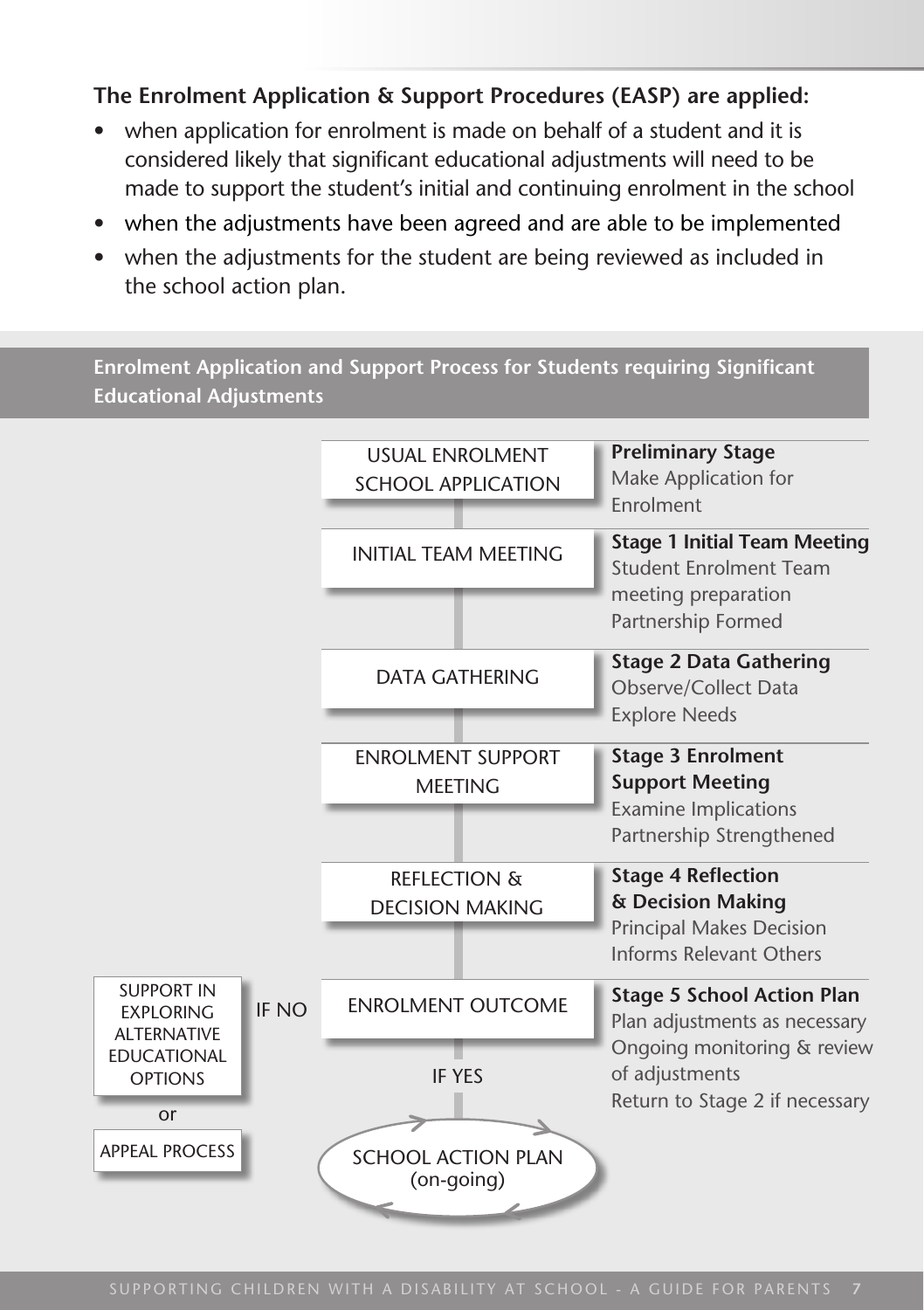#### **Being a Partner with Your School**

A Catholic school is a community within the Church built on collaborative and constructive partnerships involving parents, staff, students, parishes and government. Active participation by each of these partners is an essential element for success in our educational community. Our Catholic schools enjoy good relationships with parents and carers and, given the strong evidence of the benefits of parent-teacher collaboration for improving student learning, a high degree of importance is placed on partnership formation.

BCE has a commitment to maintaining open communication with key partners within and beyond the school communities. Every parent has a valuable contribution to make to the life of the school community. A major aim of the school is contact and dialogue with students' families to promote a shared educational vision. School boards, Parents and Friends Associations and links with Parish Pastoral Councils are important ways in which the members of the school community and the church can work together in the important mission of Catholic Education.

*The environment of a Catholic school needs to reflect community, not simply as an ideal taught, but as a value realised. (Thomas H. Groome, What Makes A School Catholic?)*

## **Keeping Records**

Many parents find it very worthwhile to keep organised notes and records about their children. It will assist if key people are informed about what is happening with your child. It is helpful to come prepared to any meetings regarding your child's progress. Copies of relevant documentation may be requested at the initial enrolment meeting or as part of the data gathering for the Enrolment Application and Support Procedures.

To assist with information required at enrolment and transition times, it is useful to keep the following records.

#### **General Notes about Your Child**

- goals, dreams, aspirations
- • dates and ages of developmental milestones if relevant
- notes from meetings
- research information related to your child's needs, potential interventions or strategies
- current information about your child's condition that will inform the support team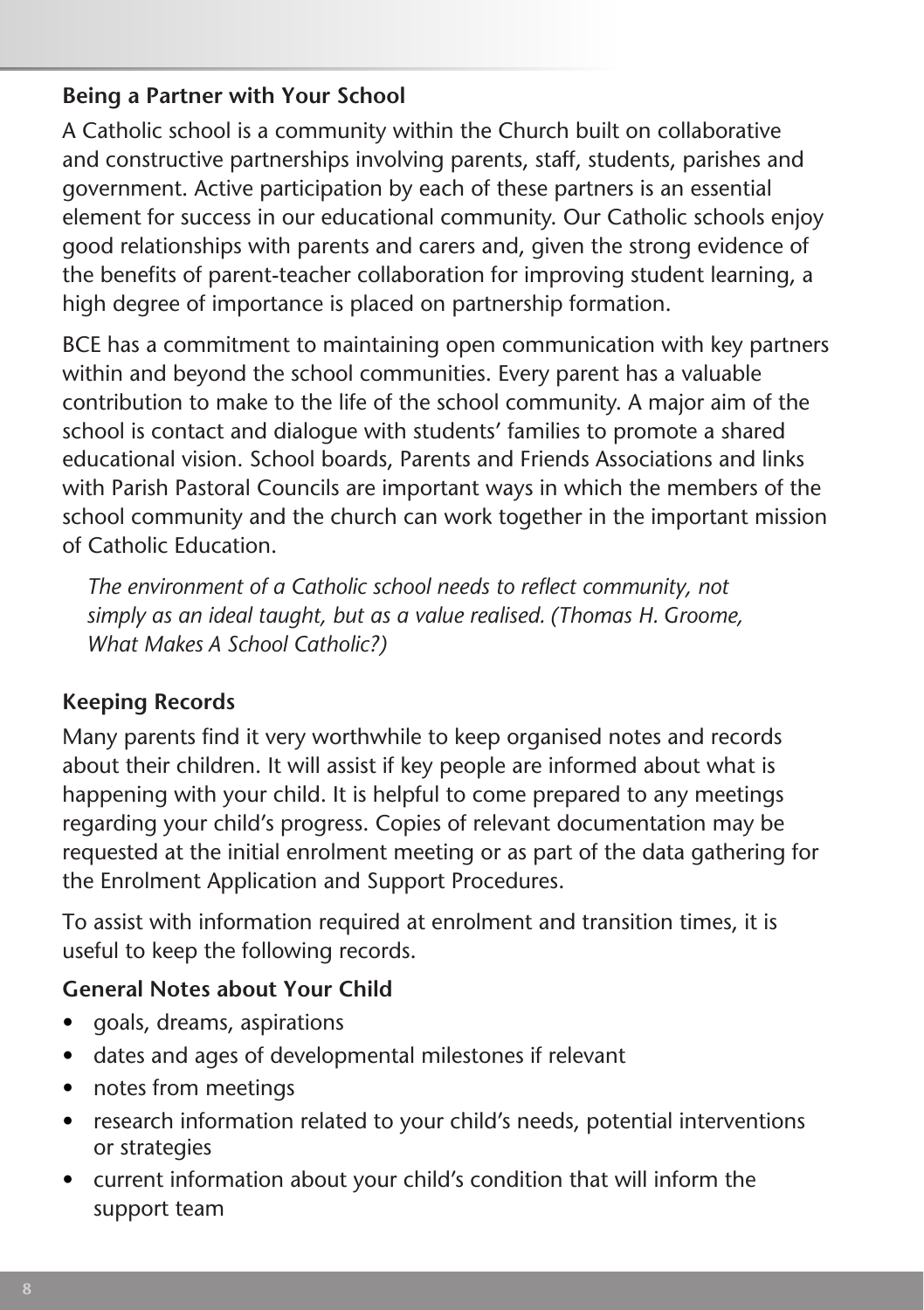#### **List of Contacts**

- community support staff, including names, agencies and contact numbers
- paediatricians and doctors involved in diagnosing and/or caring for your child, include their names, area of speciality, phone numbers and addresses
- other specialists e.g. speech pathologists, physiotherapists, occupational therapists
- first and second nominated contact people, include names and phone numbers and relationship to child.

#### **School Records**

- any relevant school correspondence, with the date noted
- individual education planning/curriculum planning
- report cards
- records of educational assessment, standardised tests and adjustments
- school transportation details e.g. contact names, bus numbers and routes if applicable.

#### **Medical Records**

- record of developmental checks and vaccinations please note that Queensland Health provides all new Queensland parents with a Personal Health record to record this information. If you need one, contact any hospital maternity ward.
- a record of medical interventions e.g. details of medications, side effects dosages and purposes.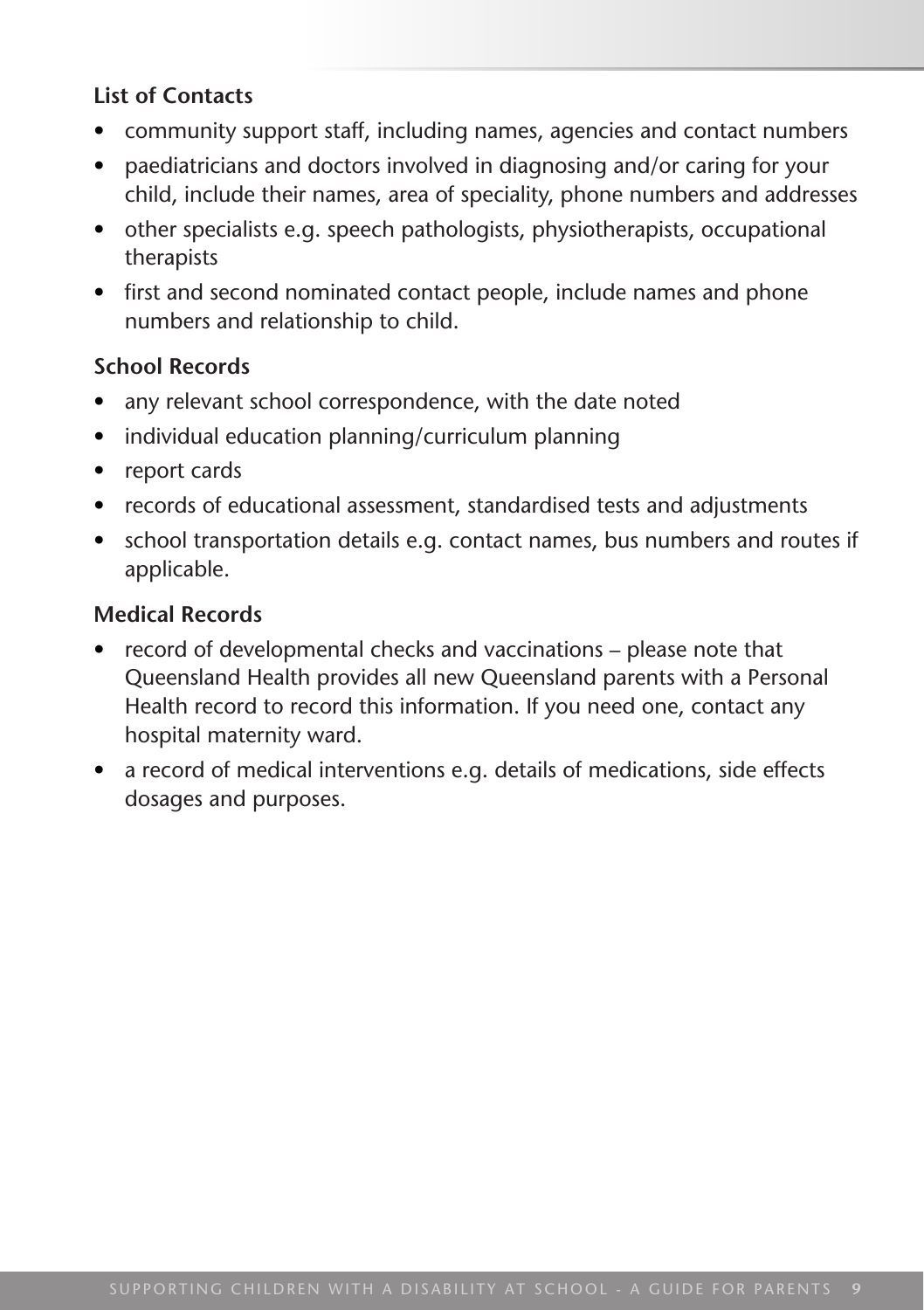#### **Adjustments and Education**

#### **Federal and State Legislation**

There are State and Commonwealth laws that protect people with disabilities and their families from discrimination and harassment.

- 1. The *Commonwealth Disability Discrimination Act (DDA*) provides protection for everyone in Australia against discrimination based on disability.
- 2. The *Disability Standards for Education 2005* is subordinate legislation which clarifies the obligations of education and training service providers and the rights of people with a disability under the DDA.

The Standards give students and prospective students with a disability the right to education and training opportunities on the same basis as students without a disability. Education providers have an obligation to make changes to reasonably accommodate the needs of a student with a disability.

The Standards also require education providers to put in place strategies and programs to prevent harassment and victimisation. Education providers must ensure that staff and students know it is not lawful to harass or victimise students with disabilities, or students who have associates with disabilities. An education provider must take reasonable steps to ensure that staff and students know what to do if harassment or victimisation occurs.

The Queensland Catholic Education Commission (QCEC) *Inclusive Practices in Catholic Schools in Queensland* Position Statement (2009) advocates that Catholic school authorities commit to establishing policies and procedures that incorporate inclusive educational practices in their operations. To read this Position Statement go to: **www.qcec.qld.catholic.edu.au**

Brisbane Catholic Education *Students with Disabilities Policy* addresses the particular support needs of students with disabilities. It is linked closely to the values and goals of the *BCE Learning Framework* and to the *Inclusive Practices in Queensland Catholic Schools (*2009). *The Australian Disability Standards for Education* (2005), formulated under the *Disability Discrimination Act* (1992) clarify the obligations of educational providers to respect the rights of the student and to explore, in partnership with families, the most reasonable solutions that balance the interests of all parties.

BCE works with community professionals and parents towards identifying students requiring adjustments, and uses sound processes and procedures for this purpose. This leads to the provision of programs and services that support those students with disabilities enrolled in our schools to participate fully in quality Catholic inclusive schooling.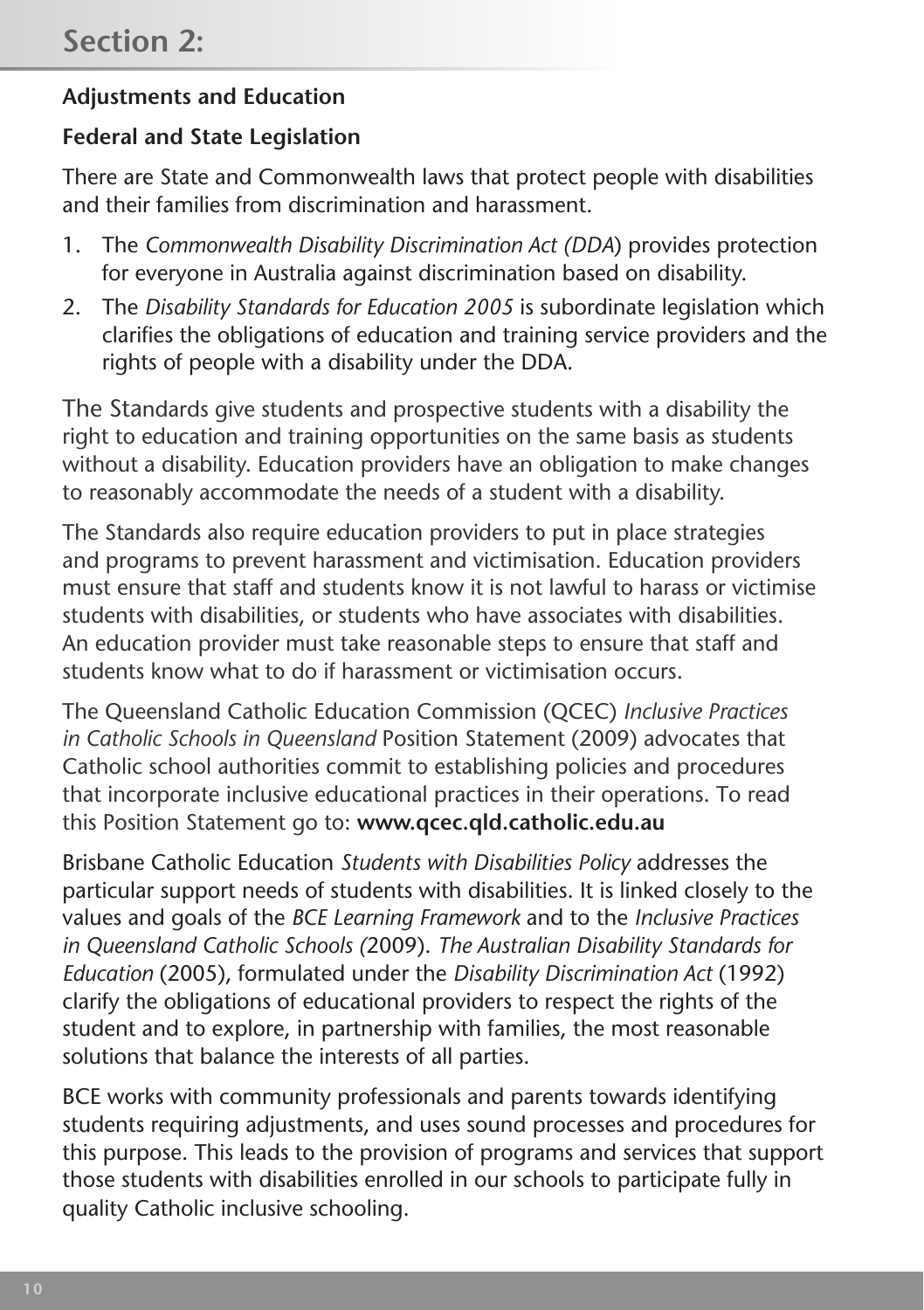#### **Inclusive Education**

In Brisbane Catholic Education, we use the term 'Inclusive Education' to describe our support of children and young people with a disability. The term inclusion is used in the spirit and intention of the *Disability Standards for Education*, 2005.

Schools and teachers plan for every student to participate and learn. Brisbane Catholic Education aims for all enrolled students with disabilities to be mapped and monitored within the same curriculum and learning programs as other students in the class.

Teachers adjust their teaching to help children learn. There is a wide range of adjustments that are possible for students with a disability. Some examples include:

- providing specialised equipment to help a student communicate with a speech /language impairment
- modifying a classroom to make it accessible for a student with a physical impairment
- making class notes available for a student with a vision impairment
- adjusting the level of complexity of lesson content for a student with an intellectual impairment
- providing additional support to help a student with a disability in the classroom
- qiving extra time to complete an exam or assessment task
- adjustments to school organisation flexible timetable, organisation of classes, time for planning, school team structures
- modifications to buildings
- adjustments to curriculum organisation, delivery and assessment
- • specific targeted programs
- provision of specialist support
- individualised plans such as behaviour support plans or health care plans.

(*Education for Children with a Disability –A Guide for Parents*: Department of Education and Training and The Arts, 2008) (Shaddock et al. (2007, p28)

## **Resourcing the Student's Learning**

It is important in your partnership with the school that the very best educational program for your child is devised and supported by you and the school. Sometimes funding may be allocated for a very particular resource. Generally in collaboration with you, the school will decide on the most inclusive and effective program of support.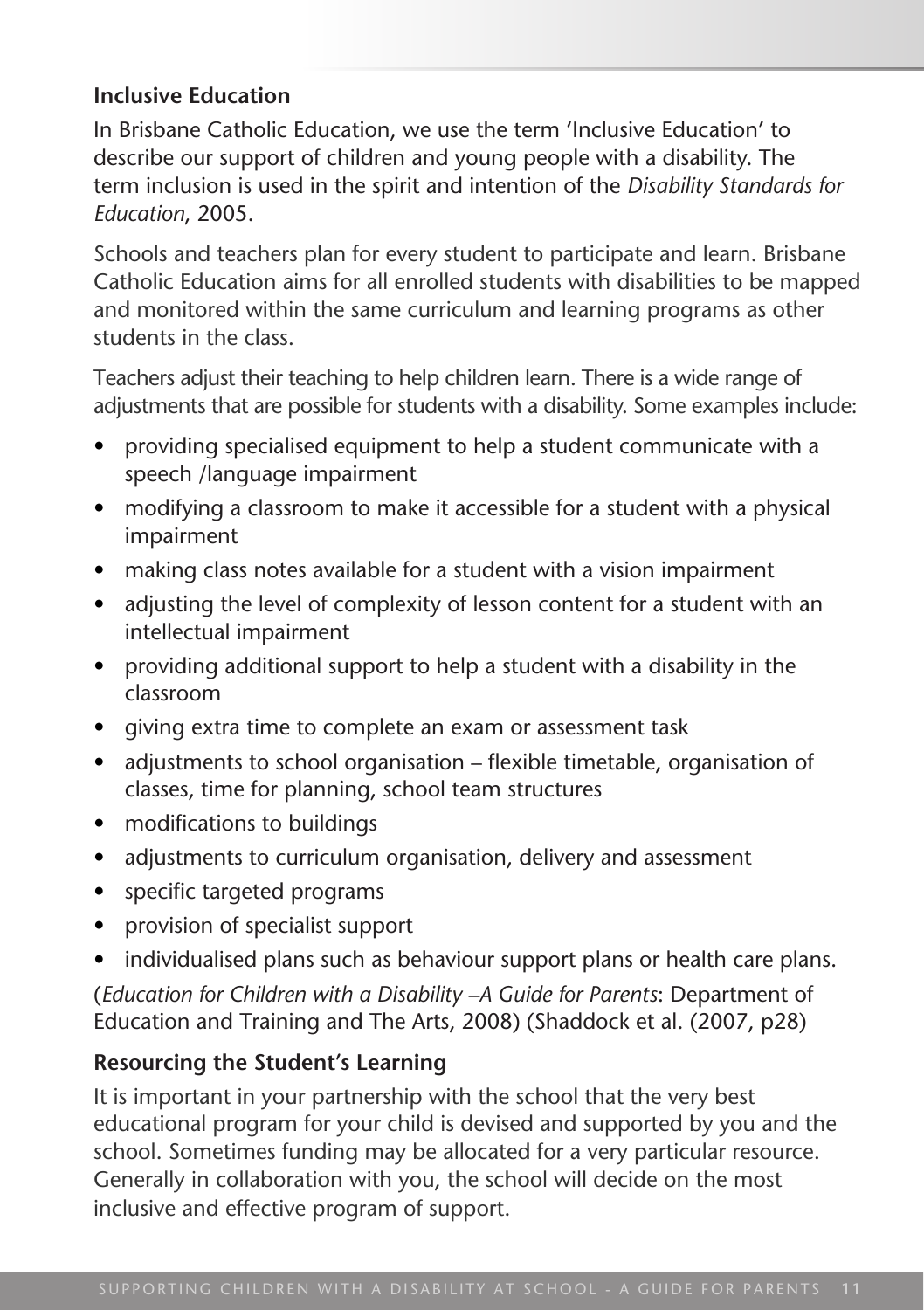Brisbane Catholic Education provides resourcing to the school which discerns the most appropriate and effective distribution of these resources to support the educational adjustments of its student population. Parents are provided with the opportunity to discuss their child's program during scheduled planning and monitoring meetings.

## **The Education Adjustment Program (EAP)**

The *Education Adjustment Program* is a process for identifying and responding to the educational needs of students with disabilities. Adjustments are made for students with disabilities to enable them to access the curriculum, achieve curriculum outcomes and participate in school life.

The EAP process initiates an ongoing cycle of documented data collection, planning, program development, intervention, EAP Profiles, evaluation and review.

In BCE, there are two components of EAP:

- 1. Verification of an Impairment
- 2. EAP Profile

*These EAP processes are supported by various personnel, depending on category of disability. (Refer to Section 3 for information regarding support personnel)*

Brisbane Catholic Education recognises its responsibility to make adjustments for students with disabilities to enable them to access the curriculum, achieve curriculum outcomes and participate in the life of the school.

Not every student with a disability is included in the EAP process. However, even if your child does not meet criteria for inclusion in the EAP, the school will continue to work towards providing an appropriate program for your child as adjustments are made for all learners.

The specific disability categories that are used for the purposes of allocating additional funding resources are drawn from the broader DDA definition of disability.

The disability categories, identified by QCEC and Brisbane Catholic Education, must impact significantly on the student's functioning to the extent that frequent educational adjustments are required due to activity limitation and participation restrictions.

The categories are:

- • Autism Spectrum Disorder (ASD)
- Hearing Impairment (HI)
- Intellectual Impairment (II)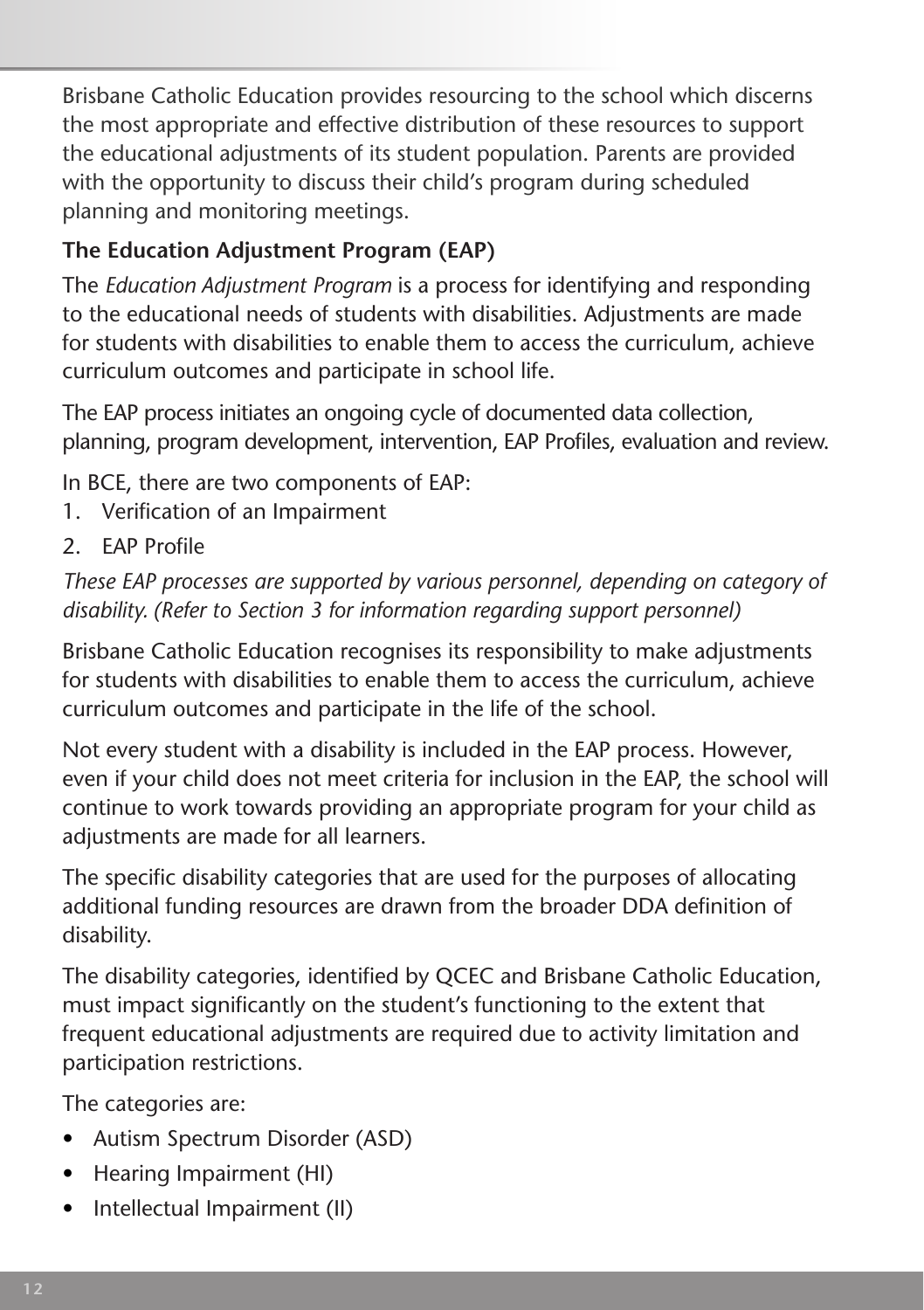- Physical Impairment (PI)
- Social Emotional Disorder (SED)
- Speech–Language Impairment (SLI)
- • Vision Impairment (VI)

| <b>Disability Area</b>           | Who Can Assess or Diagnose                                                        |
|----------------------------------|-----------------------------------------------------------------------------------|
| Autism Spectrum Disorder (ASD)   | Paediatrician, Psychiatrist,<br>Neurologist                                       |
| Hearing Impairment (HI)          | Audiologist, Otolaryngologist                                                     |
| Intellectual Impairment (II)     | <b>BCE Guidance Counsellor</b>                                                    |
| Physical Impairment (PI)         | Paediatrician, Neurologist,<br>Orthopaedic Surgeon, Geneticist,<br>Rheumatologist |
| Social Emotional Disorder (SED)  | Paediatrician, Psychiatrist,<br>Neurologist                                       |
| Speech Language Impairment (SLI) | <b>BCE Speech Pathologist</b>                                                     |
| Vision Impairment (VI)           | Ophthalmologist, Paediatrician,<br>Neurologist                                    |

#### **1. Verification**

Verification is the process where BCE verifiers determine whether a student's disability meets the EAP criteria. Before verification takes place, specialised assessment or diagnosis will need to occur. Some assessment or diagnosis can be completed by school personnel, whereas other assessments and diagnoses will need to be completed by specialists outside the school.

BCE has specific personnel who verify for each disability category. The diagnosis is the first stage of the verification process. The school support team then completes the relevant EAP verification documentation which includes the identified activity limitations and participation restrictions requiring significant education adjustments. The verifier considers all information included in the documentation sent to BCE by the school to determine eligibility for verification.

#### **2. EAP Profile**

The completion of an EAP Profile is the next stage of the Education Adjustment Program. The EAP Profile is a document used by school personnel to record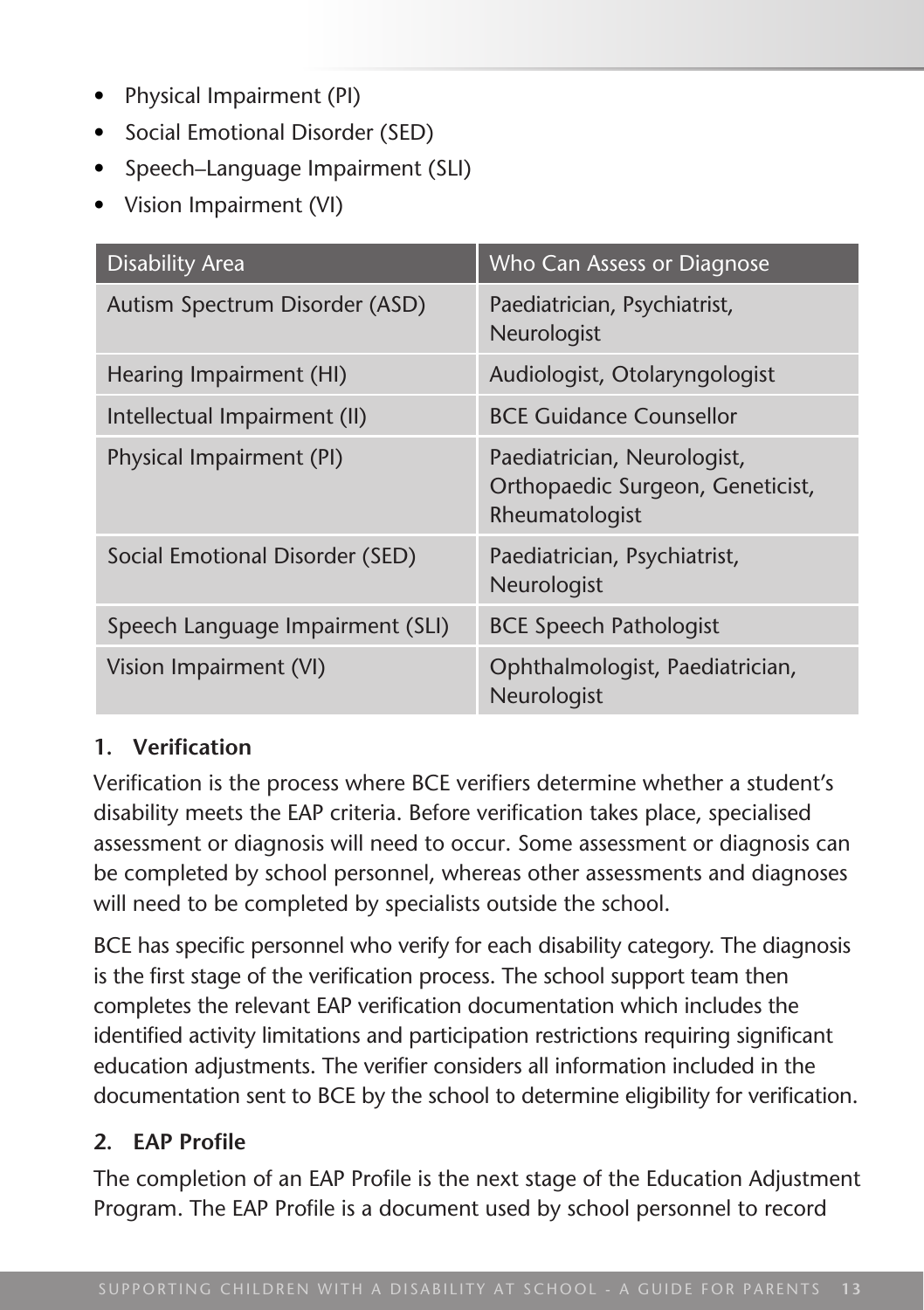the adjustments that are being made for a student in the school setting. It gives the type and frequency of adjustments. An EAP Profile is reviewed every three years or as the need arises. There could be a number of reasons to review an EAP Profile within the three year period:

- change of diagnosis
- change in condition (either improvement or decline)
- change of school setting.

School personnel may invite parents to a meeting to discuss your child's EAP Profile. There will be differences in how each school community manages this process. Keep in mind that the EAP Profile is about adjustments that are already being made, not the adjustments that should be made. The adjustments that should be made are discussed collaboratively at the meeting arranged by the school personnel.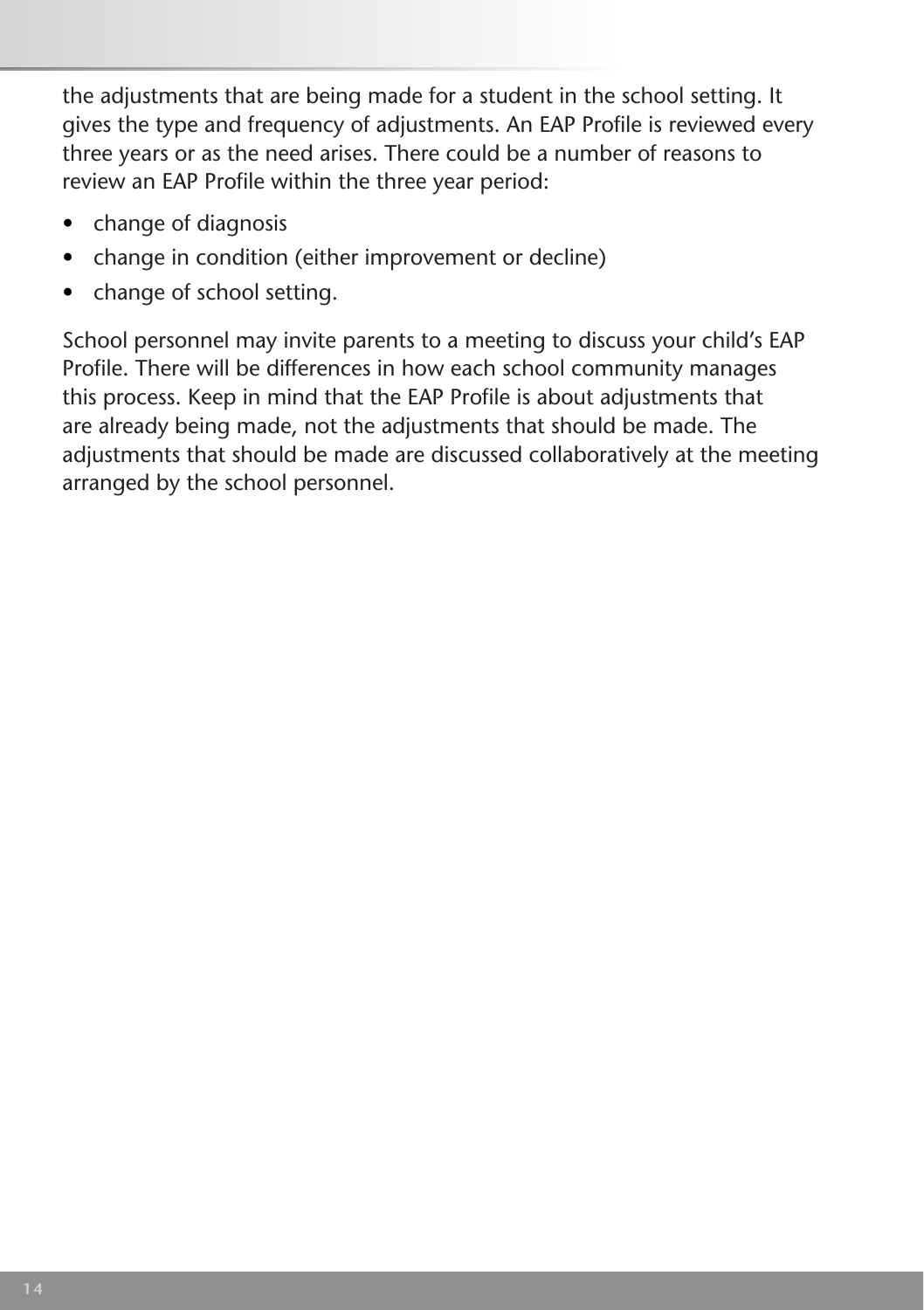## **Section 3:**

#### **Inclusive Education Programs**

Brisbane Catholic Education schools have as a guiding principle, the pastoral care of all within their community and in particular the students.

Information regarding student support can be accessed through **www.bne.catholic.edu.au/**

- • Guidance & Counselling services
- • Student Protection
- Indigenous Education
- • Inclusive Education

#### **Integration and Inclusion Programs Resourcing Allocations**

The purpose of these resourcing programs within the Archdiocese is to provide flexible resources to schools in order that they can respond strategically to enhance the whole school teaching and learning plan. These programs support schools to provide educational programs and services to students with identified needs related to Intellectual Impairment (II) and in some cases students requiring significant educational adjustments related to Autism Spectrum Disorder (ASD).

The program resources are flexibly deployed in a response to the changing needs of school communities. Resources are finite and deployment is based on prioritisation of need. As the need changes so too does the resourcing.

#### **Occupational Therapy Program**

The purpose of the Occupational Therapy (OT) program is to enhance educational programs for students targeted for support identified in the Education Adjustment Program (EAP). Schools may access a service from a community Occupational Therapist (OT).

This service is:

- one comprehensive assessment per annum, and
- one feedback session with teachers and parent per annum.

#### **Student Eligibility:**

Students who have a current EAP verification are eligible for this program.

**Please Note:** Students eligible for Occupational Therapy services from a non-school organisation (i.e. Montrose Access, Cerebral Palsy League) are not eligible for this program.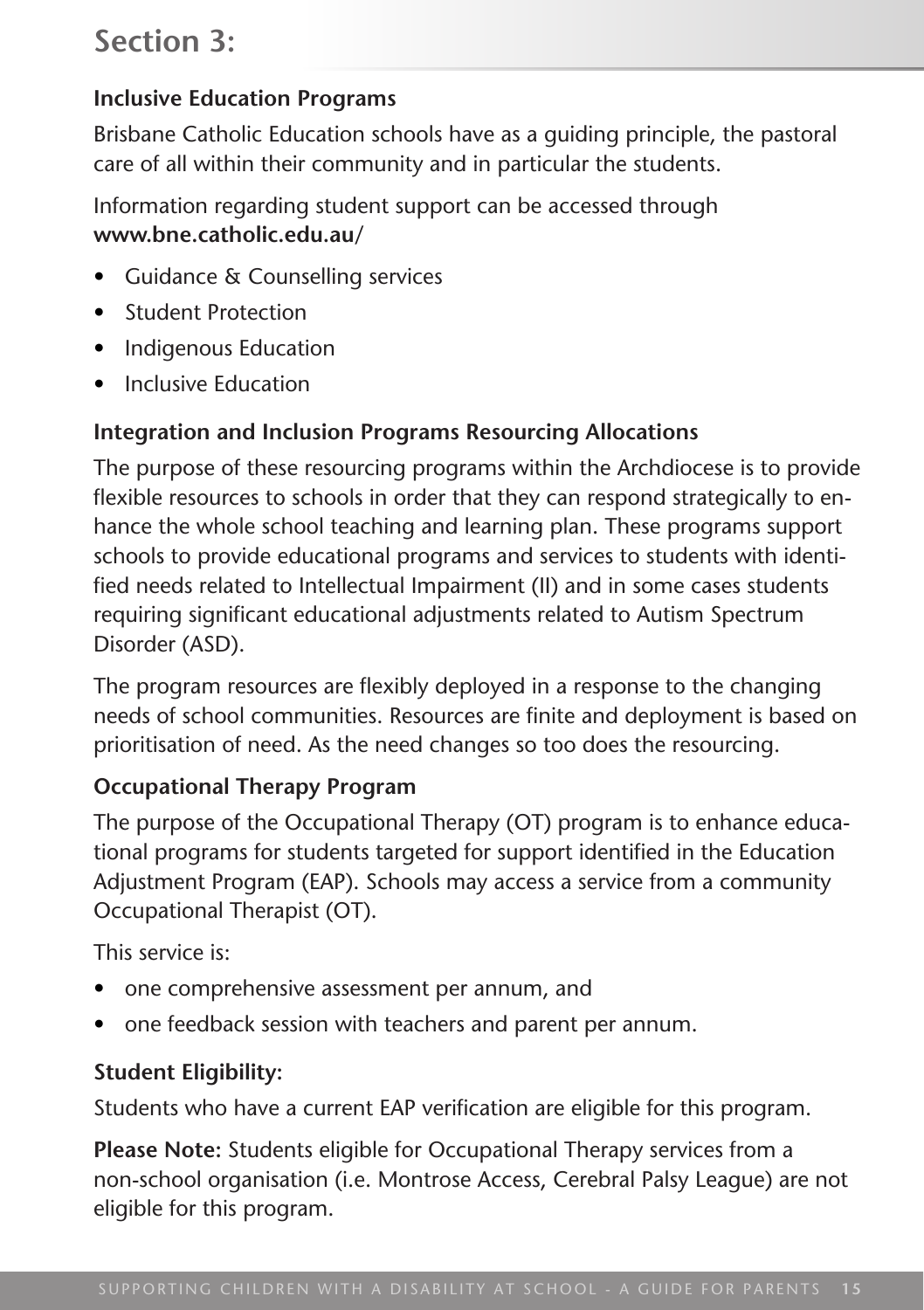#### **Support Personnel**

## **Support Teacher: Inclusive Education (ST:IE)**

The Support Teacher (Inclusive Education) works in collaborative partnership with school/college leadership, teachers, parents, consultants and other professionals, in fostering a school/college culture that enhances the educational outcomes for all students.

This is achieved through:

- provision of a range of services at student, class and whole school levels
- developing a whole school commitment to inclusive practices in order to improve student learning outcomes.

## **Consultant: Inclusive Education (C:IE)**

The Consultant: Inclusive Education has key partnership responsibilities with the school/college leadership, teachers, parents, and other professionals in fostering a culture that enhances the education outcomes for all students in the area of inclusive education.

This is achieved through:

- professional support of Support Teacher: Inclusive Education (ST:IE)
- supporting inclusive education processes e.g. EASP, EAP
- • professional learning.

## **Speech Pathologist (SP)**

The Speech Pathologist (SP) has key partnership responsibilities with the school/college leadership, teachers and other professionals to enhance spoken and written language skills of students.

The Speech Pathologist supports school communities to identify students with significant educational needs arising from Speech Language Impairment (SLI) and/or significant communication disorders.

This is achieved through:

- provision of a range of services at student, class and whole school levels
- application of a range of practices and processes to support students requiring significant education adjustments arising from communication impairments, including:
	- $\sim$  evaluation
	- $\sim$  reporting
	- ~ collaborative planning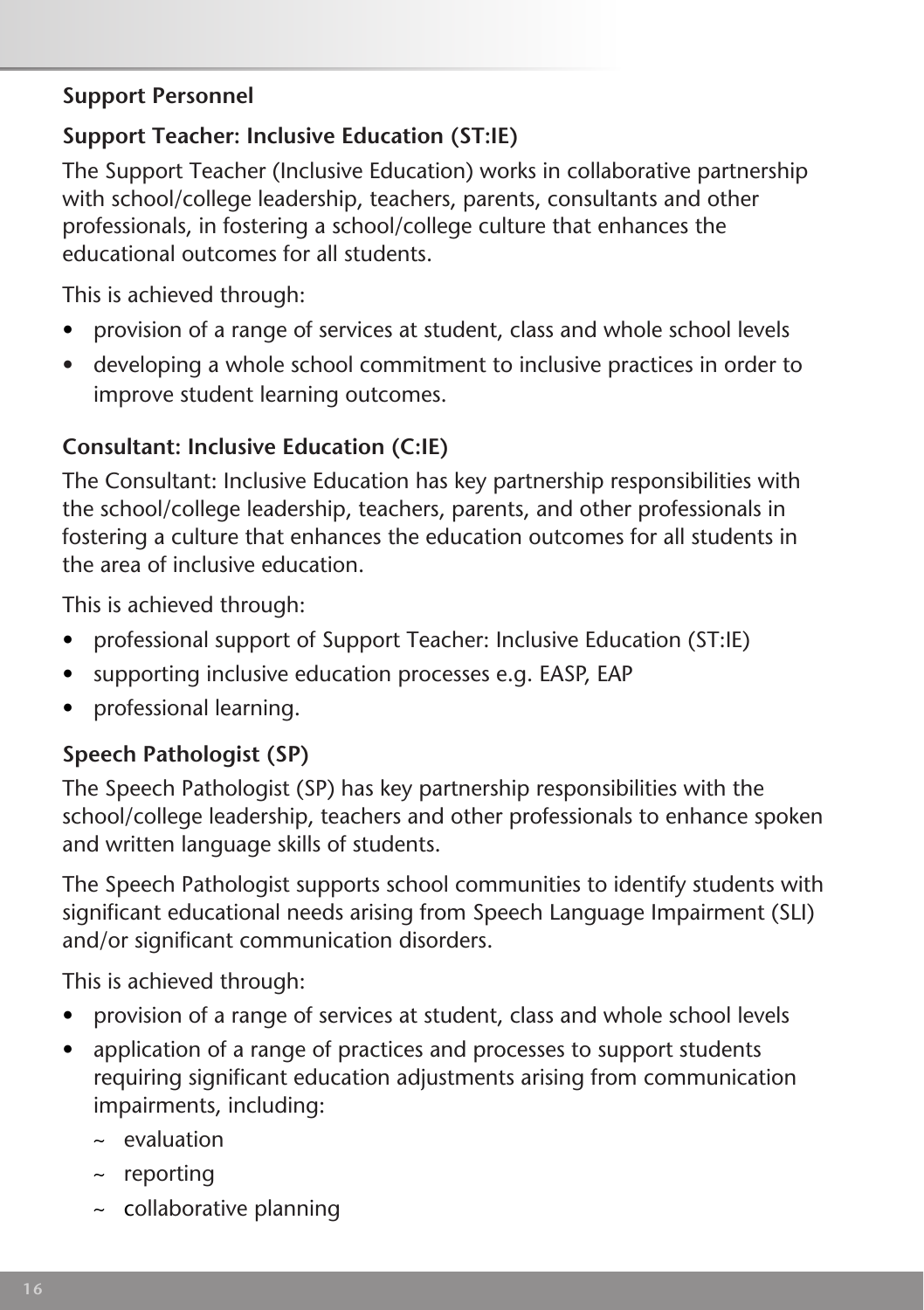## **Visiting Teacher: Hearing Impairment (VT:HI)**

The Visiting Teacher: Hearing Impairment has key partnership responsibilities with school/college leadership, teachers, and other professionals to maximise access for students with a hearing impairment in the development of language and social competencies.

This is achieved through:

- provision of a range of services to schools/colleges, teachers and parents to support the delivery of learning programs for students with a hearing impairment
- specific targeted support to students with a hearing impairment
- collaborative consultancy and networking with school communities and relevant agencies
- supporting inclusive education processes e.g. Enrolment Application Support Procedures (EASP) & Education Adjustment Program (EAP)
- dissemination of audiological information to key stake holders.

## **Guidance Counsellors (GC)**

#### **Secondary Guidance Counsellors**

Each secondary school with a student population of 400 is provided with a full-time guidance counsellor. Schools which have enrolments of 900 students have one full-time and one half-time guidance counsellor. For schools with a population of over 1000 students, two guidance counsellors are employed. Secondary guidance counsellors provide a wide range of counselling services to students and their families.

#### **Primary Guidance Counsellors**

In primary schools, guidance and counselling services are provided to clusters of two or three schools at a ratio of one full time guidance counsellor to approximately 1000 students.

Guidance and counselling services may include activities such as the following:

- promote the mental health and life skills of all students in partnership with school communities through proactive and preventative activities
- provide counselling, advocacy and consultation services for students with personal, social, emotional, vocational and educational needs
- provide psycho-educational and other types of assessments.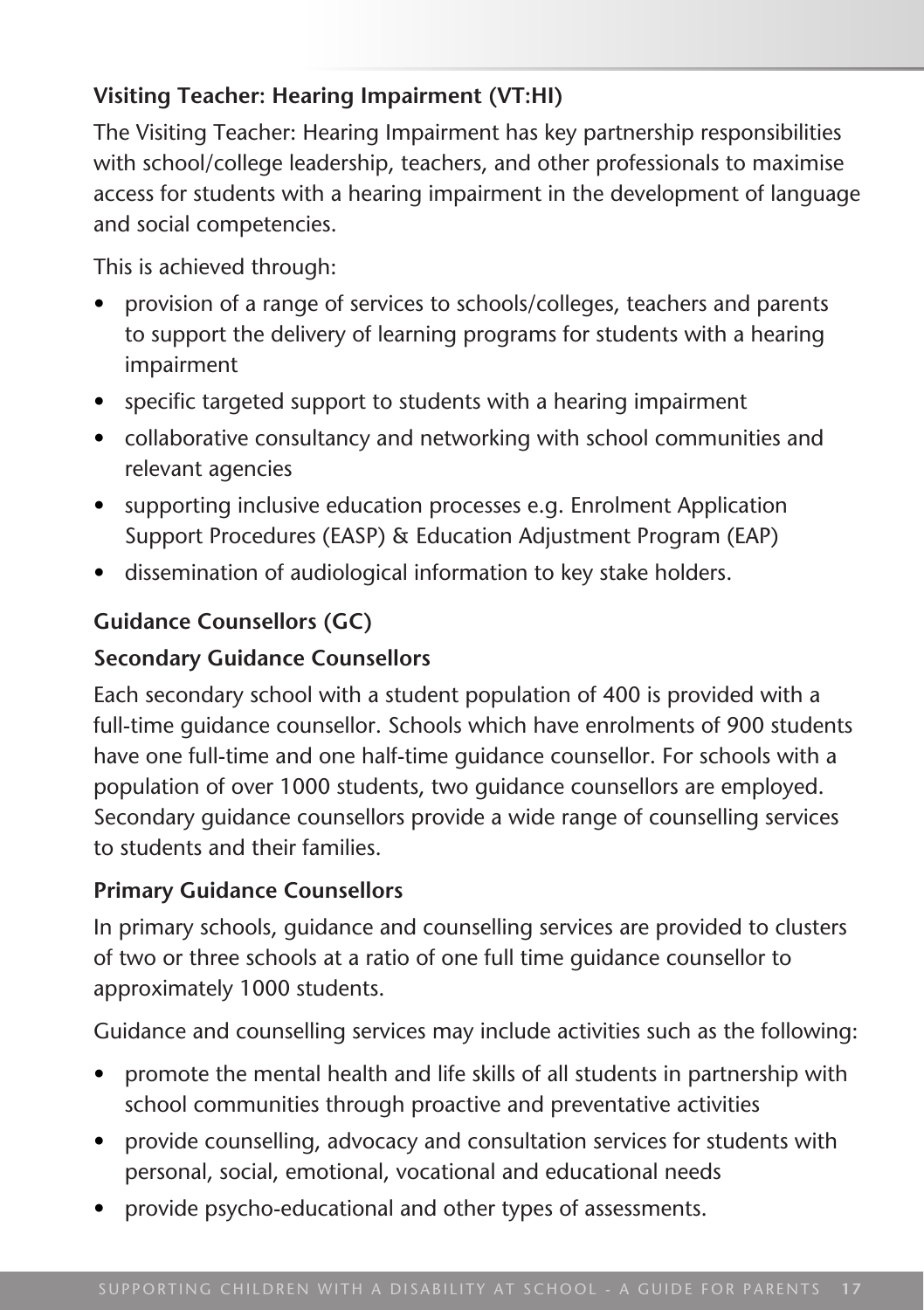#### **School Pastoral Workers**

The school pastoral workers provide a wide range of pastoral care activities to students, teachers and families particularly in socio-economically disadvantaged schools.

#### **Student Protection Officers**

Two student protection officers with a background in social work and human service assist schools and Brisbane Catholic Education personnel with the identification and management of cases of student harm. Student protection services are available to students in our schools and their families.

Go to the BCE website to view the *Student Protection Policy.* 

## **Advisory Visiting Teacher - Vision Impairment – (AVT-VI)**

## **Advisory Visiting Teacher - Physical Impairment – (AVT-PI)**

An advisory visiting teacher (AVT) is an experienced classroom teacher who has specialised knowledge about vision impairment or physical impairment. The main role of the AVT is to support school staff in enabling students with either vision and/or physical impairment to access and participate in the curriculum.

**Please Note**: Services for these two impairment categories are provided by Education Queensland. Advisory Visiting teachers only provide services for students with a verified disability.

The following factors are taken into account when prioritising the actual support provided to individual students with disabilities:

- EAP profiled level of specialist educational support required as a result of a disability
- requests from schools
- current case load.

Advisory Visiting Teacher services include:

- assisting teachers with the adaptation and delivery of educational programs that target a student's learning and participation goals
- providing information about the specific disability and suggesting strategies for teaching students with the disability
- advocating for the supply of, and training in the use of specialised equipment
- helping teachers and families to access support networks
- providing professional development activities to school personnel.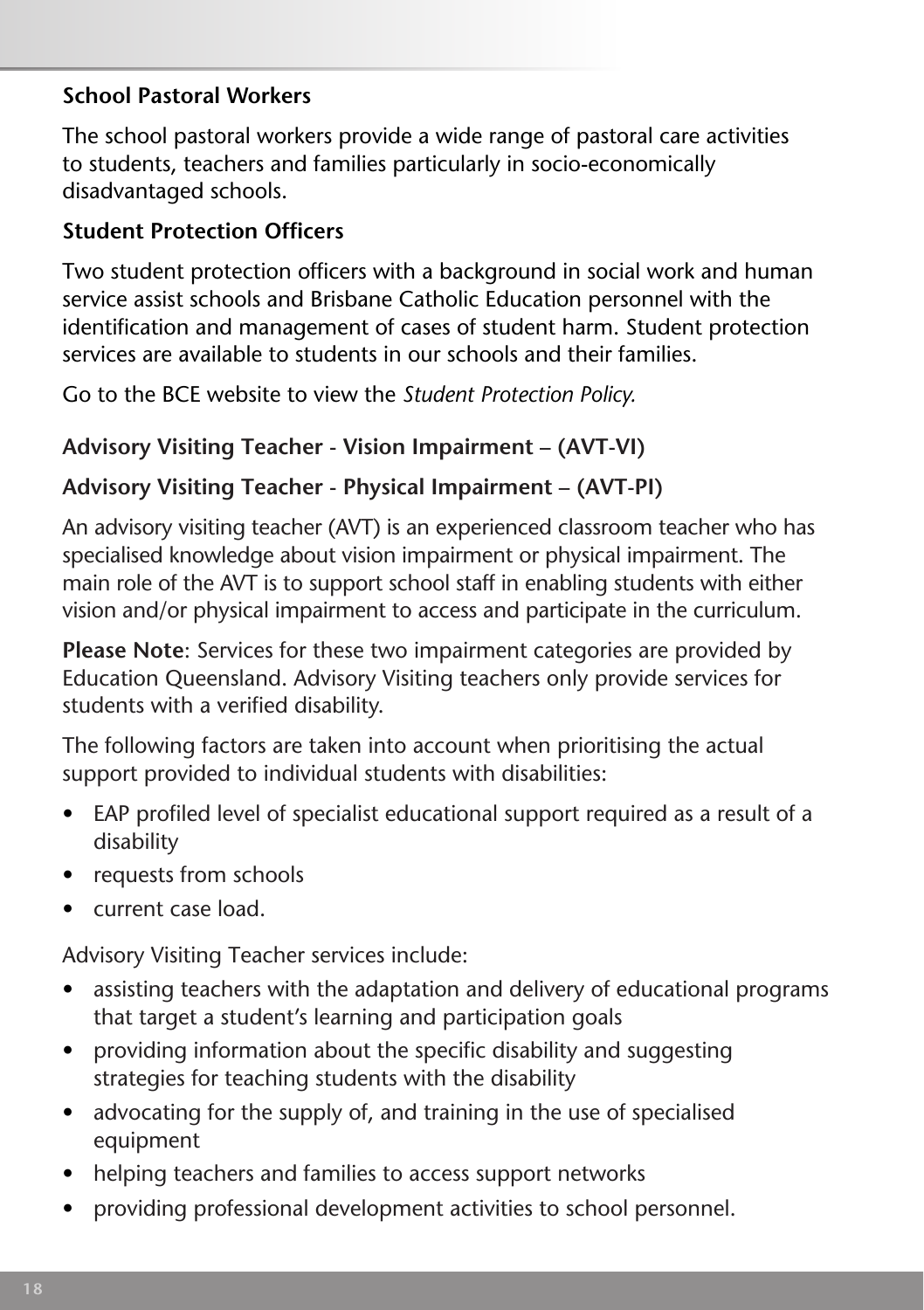# **Inclusive Education Services**

#### **Dual Enrolment**

A dual enrolment occurs when a parent requests enrolment in a Brisbane Catholic Education school and concurrently in another setting. This usually occurs when the child:

- attends early intervention settings and it is intended they will progress to a full-time enrolment into a primary school; or
- is on a pathway to a full-time primary or secondary school enrolment, but currently requires significant support with learning from a specialist education setting; or
- requires intensive daily support with learning which cannot be provided in a primary or secondary school and parents are seeking a Catholic education and/or wider social opportunities.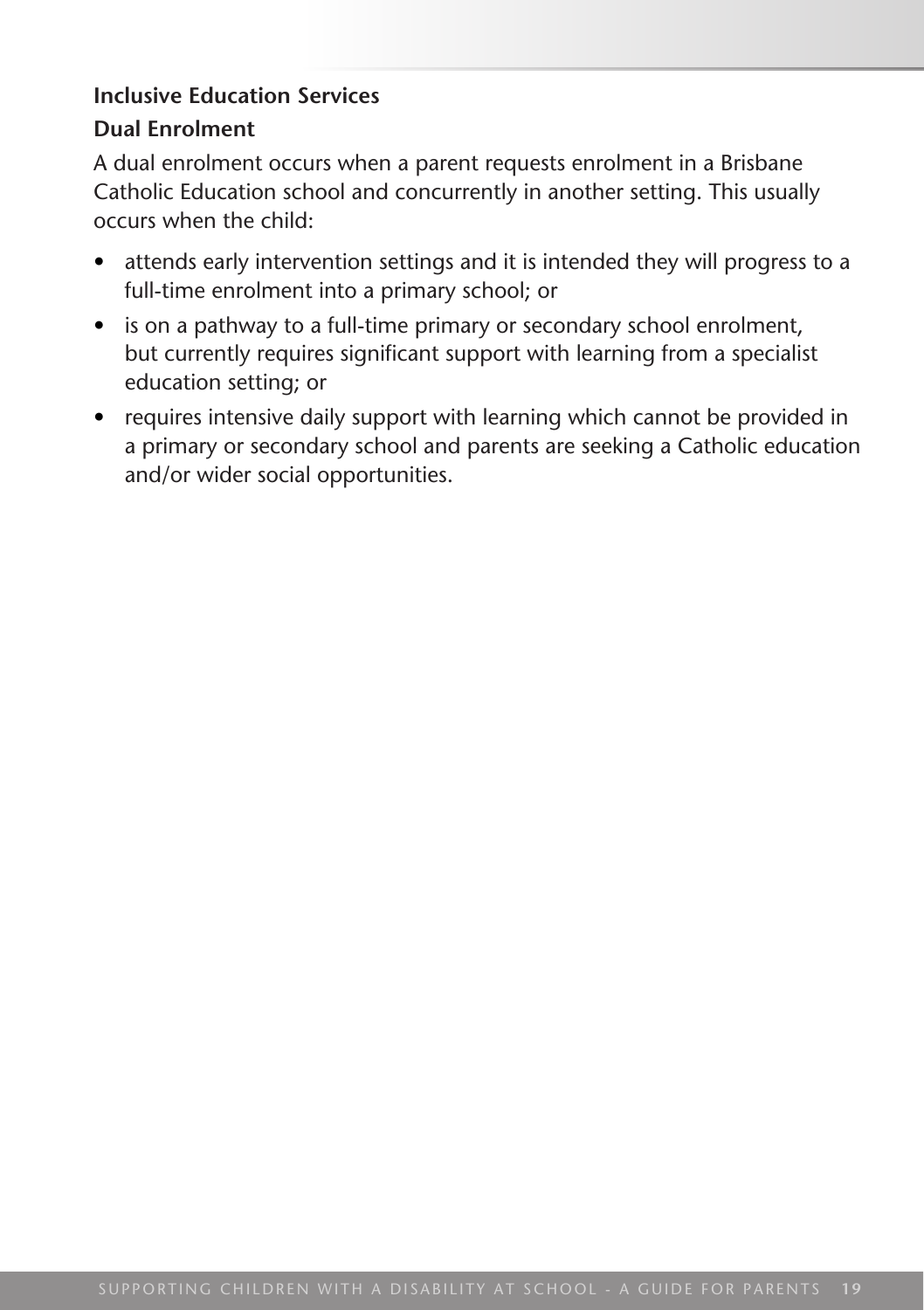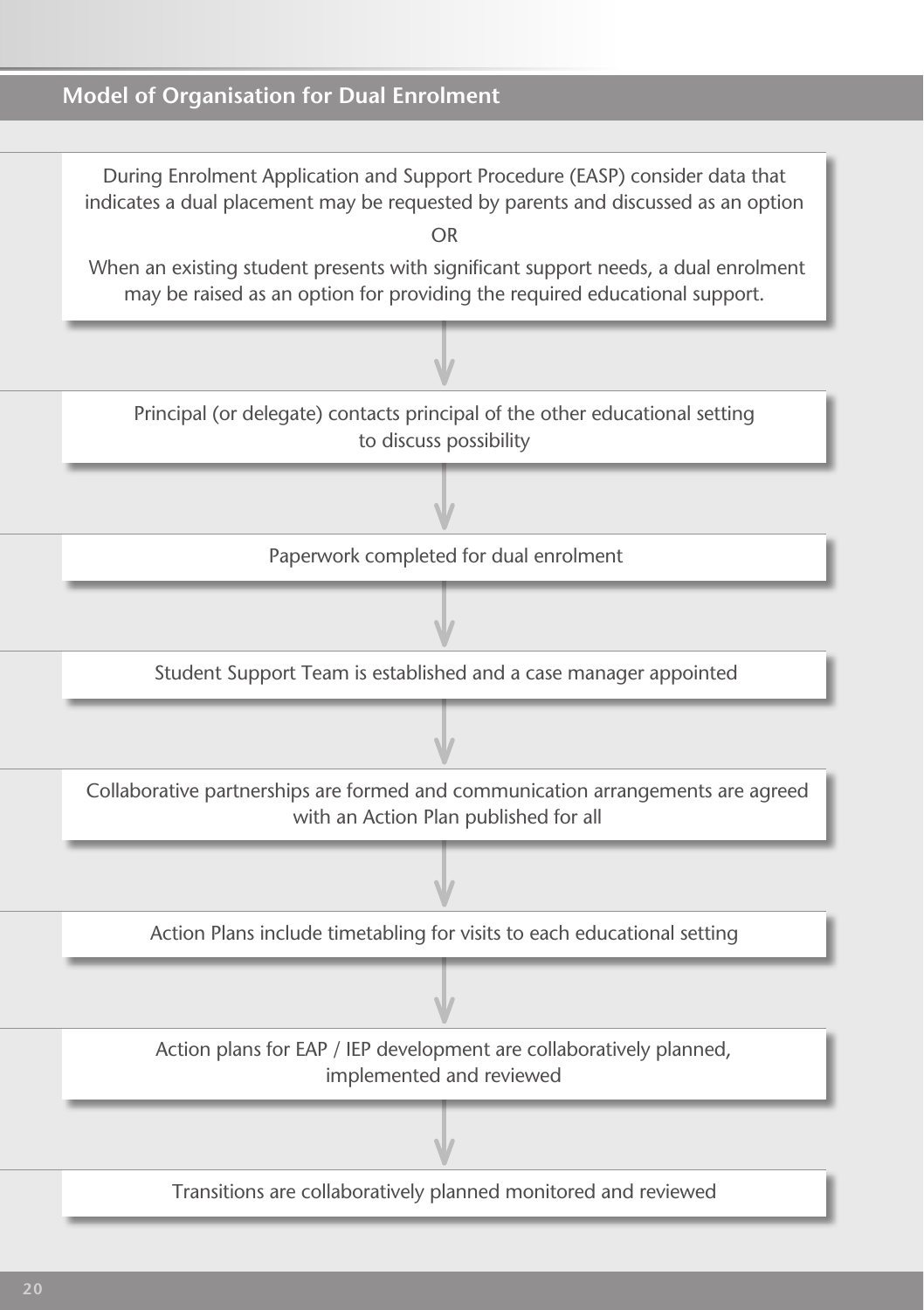#### **Transport Assistance**

A student may be eligible for the *Non-Government School Transport Assistance Scheme (NGSTAS),* which is administered by the Queensland Catholic Education Commission (QCEC). It includes the *Bus Fare Assistance Program* and is a program specifically for students with disabilities. Students must meet the criteria as set down by the Queensland Government.

Eligibilty requires the student to have a diagnosis of Autistic Spectrum Disorder (ASD), Hearing Impairment, Intellectual Impairment, Physical Impairment, Speech-Language Impairment, Vision Impairment or Social Emotional Disorder

The student must be verified under the Education Adjustment Program (EAP) as meeting the diagnostic criteria and as being eligible for additional resources in respect of participation in their educational program.

The student must be receiving a special education service or program in respect of the impairment.

When a student is verified under the Education Adjustment Program, an Individual Education Plan is developed for each student. As part of this process, students' travel needs are determined according to the Travel Capability Rating Scale. This scale ranges from A to F.

- A Adult Travel
- B Independent Travel
- C Semi-dependent Travel
- D Travel Assisted
- E Dependent
- F Most Dependent

For more information:

- phone QCEC on (07) 3336 9192
- email:schooltranspport@qcec.catholic.
- visit www.qcec.qld.catholic.edu/au or www.aisq.qld.edu.au
- talk to staff at your school

#### **Specialised Equipment**

There are a number of ways to provide equipment for your child e.g. special chairs, slope boards, desks etc. You might choose to buy specific equipment yourself. Some government and non-government agencies offer subsidy schemes, grants, and one-off payments to support the purchase of equipment.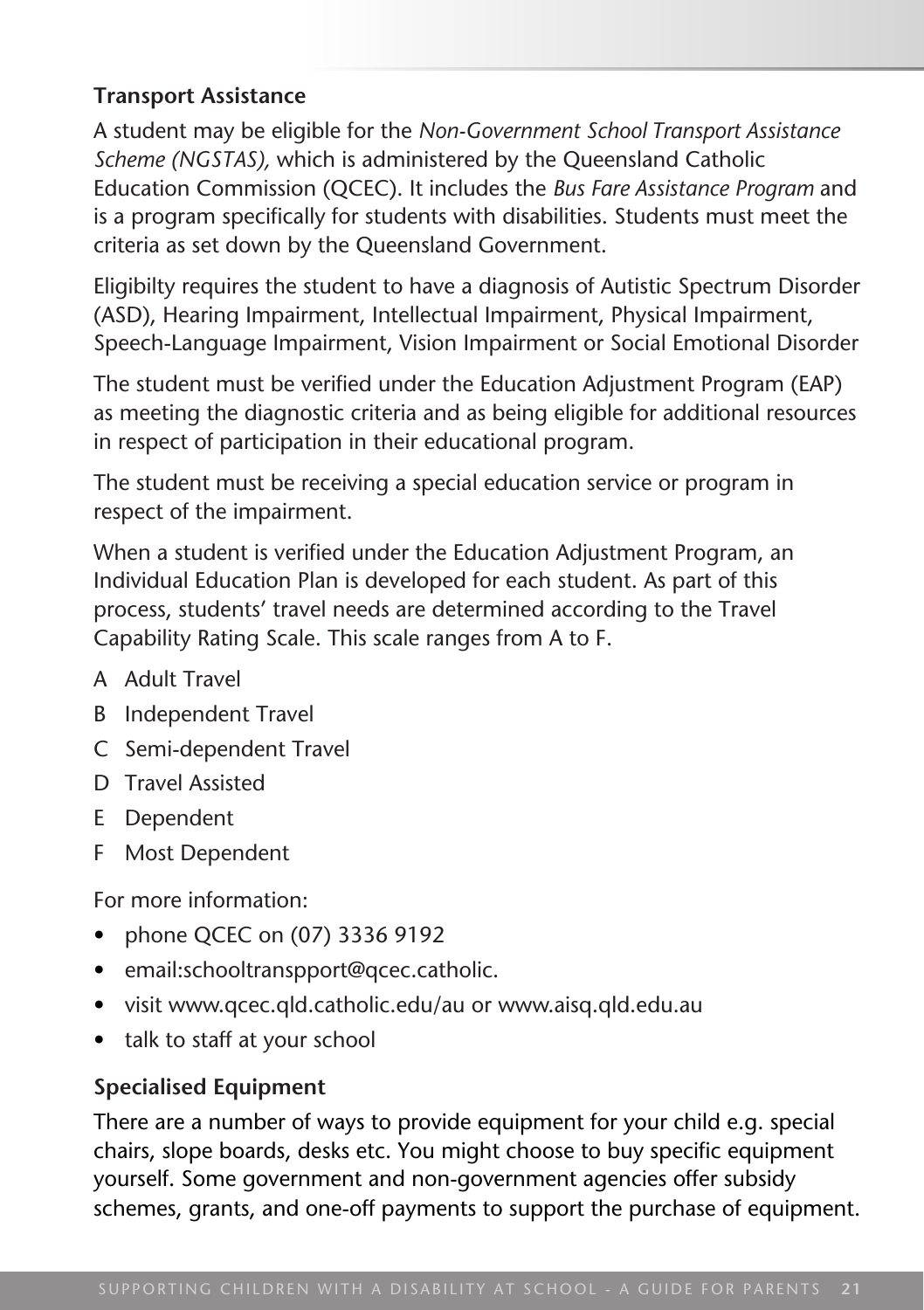One option is Queensland Health's *Medical Aids Subsidy Scheme* (MASS), which subsidises the provision of certain aids and equipment. For more information, including details about who is eligible, visit their website at: **www.health.qld.gov.au/mass/**

For more information about getting your own equipment:

- talk to Disability Services Queensland (DSQ)
- talk to staff at your school

Brisbane Catholic Education accesses funding for school-based minor capital works and specialised equipment through the Commonwealth Targeted Programs (CTP). The application for equipment must relate specifically to the impact of the disability. Minor capital work applications refer to such things as ramps for access to areas, rails and safety fencing. Specialised equipment may include a specific desk, slope board or posture chair. The application is prepared by school personnel in consultation with student support team members.

When a school provides equipment for a student with a disability, the equipment remains the property of the school. The school will generally keep the equipment when the student leaves and ensure that other students are able to make use of the equipment.

## **Disability Services Support Unit (DSSU)**

DSSU is a service unit of Student Services in the Department of Education and Training (DET). The role of the DSSU is to enhance and facilitate inclusive practices. This work involves supporting specialists who work directly with teachers and students with disabilities to ensure that all students experience quality education and enhanced learning opportunities to achieve the best possible educational outcomes.

The time taken to access equipment through the DSSU Loans facility depends on the availability of the equipment.

The following services provided through DSSU are available to students with disabilities, including those enrolled in Catholic schools in the Archdiocese of Brisbane.

- Loans facility
- • Alternative format production and resources
- Orientation and mobility
- Paediatric low vision clinic
- • Vision impairment technical services.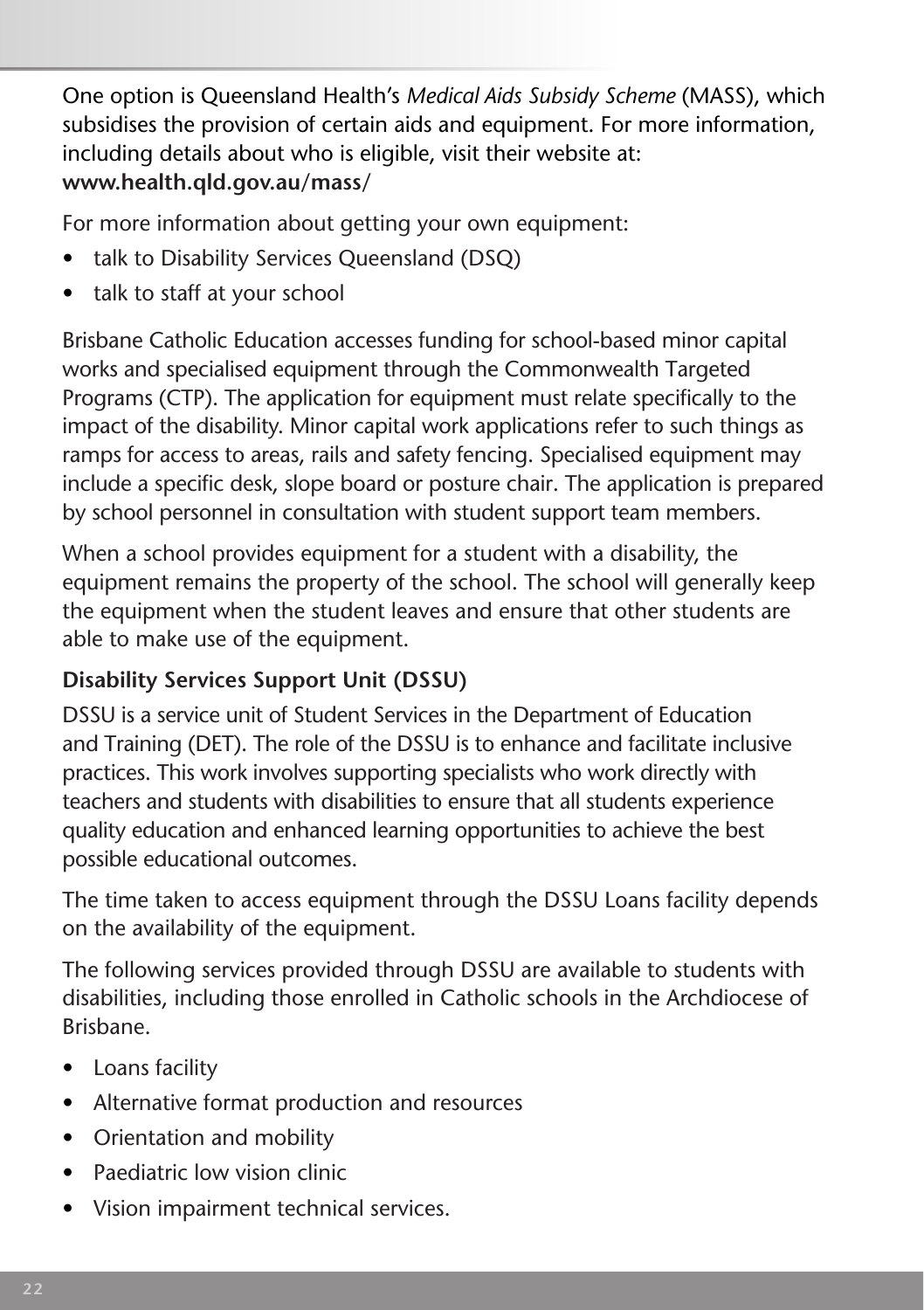Loans Facility:

DSSU administers state-wide loans facility. This facility comprises both shortterm and long –term collections of specialised resources and equipment for use with students with disabilities. The loans facility is available to students who are enrolled in Catholic schools within the Brisbane Archdiocese and supported by Education Queensland (EQ) specialist support staff (i.e. AVT-PI, AVT-VI). These students have had their educational support needs verified and profiled through the EAP.

Telephone Contact for DSSU: 3240 9337

#### **Student Behaviour Support**

Catholic schools in the Archdiocese of Brisbane provide all students with opportunities to develop positive behaviours and self-discipline. Very close partnerships between home and school are encouraged in behavioural matters as children and young people are known to respond to consistent behaviour management strategies.

Ask your school for a copy of the BCE *Student Behaviour Support Policy* (2008) and the school's *Behaviour Support Plan.* 

If your child's behaviour *outside* school is a problem, you can seek advice from the school, or from disability support groups, peak bodies and other parents.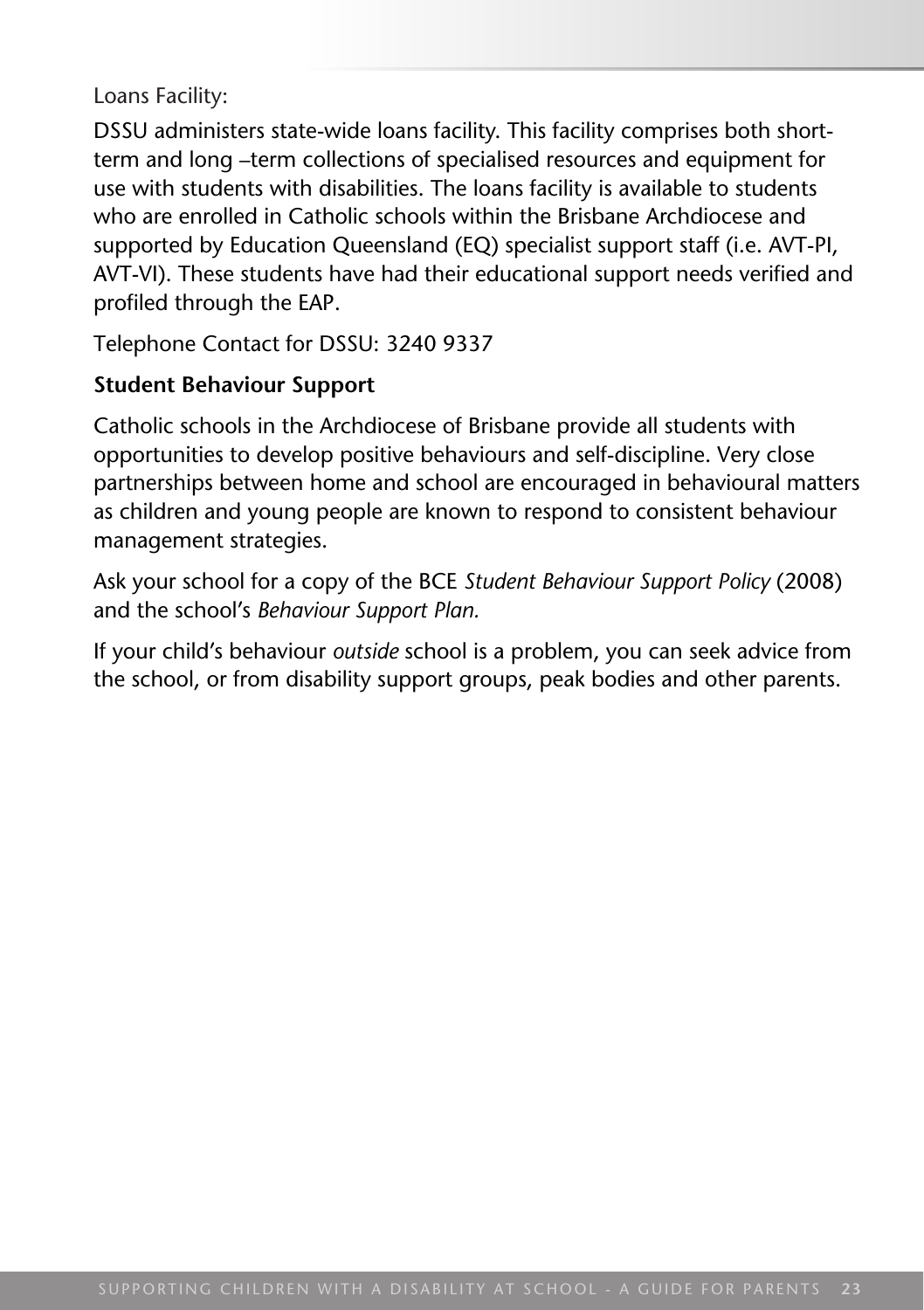## **Transitions**

Before a transition process commences, parents, with support, are encouraged to take time to visit all possible educational settings when considering a placement for a student with a disability.

Transitions occur when a student has to move from or into a new educational setting.

Transitions may be:

- moving into prep
- moving from one year level to another
- moving from one phase of learning to another
- moving from primary to secondary school
- moving from secondary school to preparing for life after school.

The Enrolment Application and Support Procedures (EASP) is one way of identifying the support and personnel required to make the transitioning as smooth as possible.

#### **Support Personnel involved in the transition process may include:**

- Support Teacher: Inclusive Education
- • Class teacher
- Consultant: Inclusive Education
- • Parent
- • A class member
- • Guidance Counsellor
- Speech Pathologist
- • Visiting Teacher : Hearing Impairment
- • AVT:PI
- $\triangle V T \cdot V I$
- A person from an outside agency e.g. paediatrician.

The purpose of a transition meeting is to discuss and collaboratively plan, a suitable course of action to assist the move as effortlessly as possible.

#### **Options and Services for Children Prior to the Commencement of School**

In Queensland, children must be in Year 1 in the year they turn six years old by 30 June. Before that time there are many options: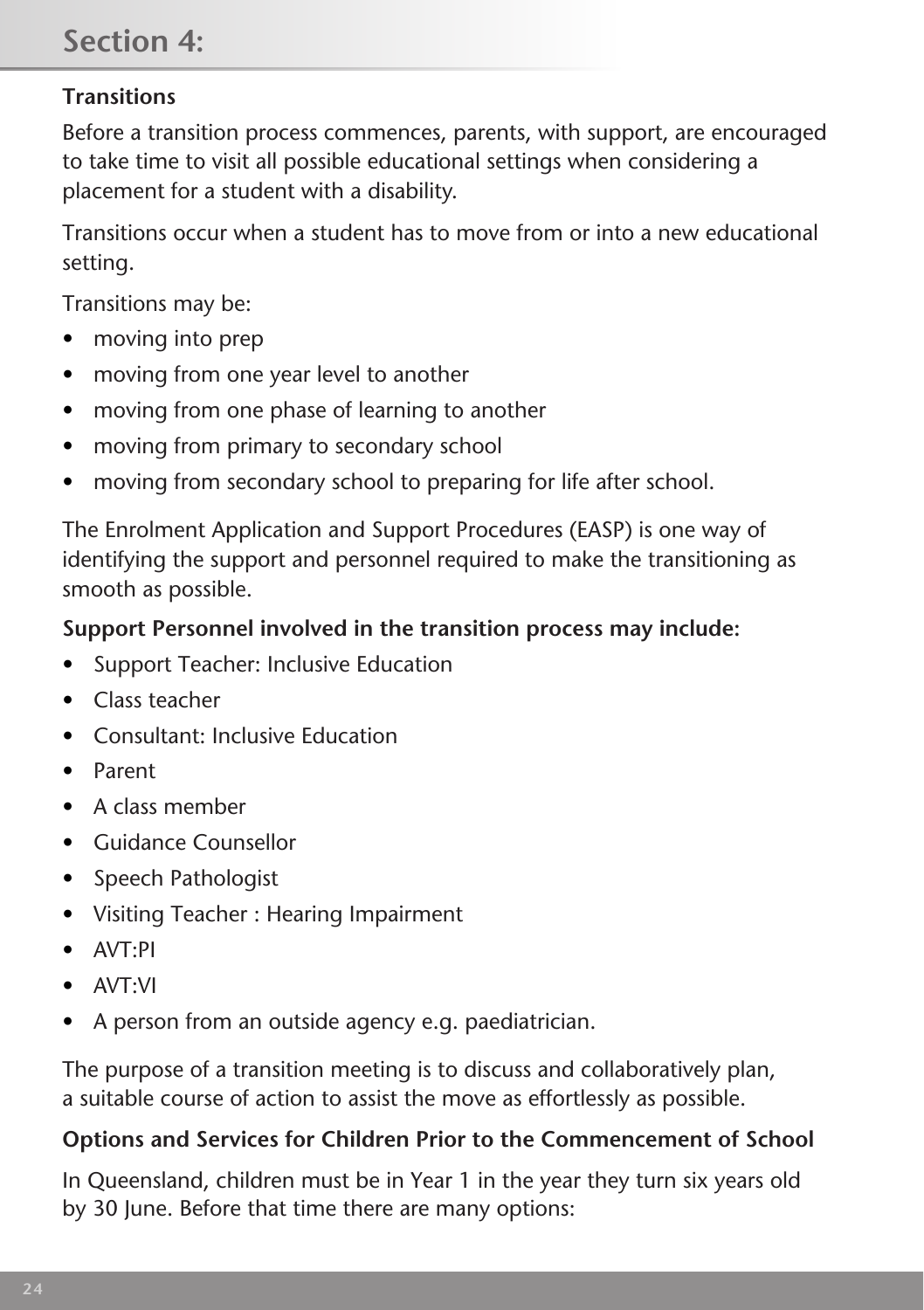- a child may go to child care, playgroup, crèche or community kindergarten
- some children with disabilities may be eligible to access early childhood development programs or services, or early childhood intervention programs
- in the year before compulsory schooling, many children attend Prep (previously called Pre-school).

It is important to consider the full range of early education and care options available to your child, and place your child's name on waiting lists if necessary.

#### **Playgroups**

Playgroup Queensland has been providing excellent quality, low cost, safe and supportive environments for families with young children aged birth to school age. This service has been provided for over thirty years and is in partnership with volunteers. The network of affiliated Playgroups stretch from Thursday Island to Coolangatta and inner city Brisbane to Mt Isa.

For more information about playgroups, contact Playgroup Queensland on telephone 1800 171 882 or visit their website at **www.playgroupqueensland.com**

#### **Childcare, Crèche and Kindergarten (C&K)**

Established in 1907, C&K is proud to be the largest and longest established provider of community based early childhood education and care services in Queensland. C&K is committed to providing quality education and care for your child's pre-schooling years (from birth to school age) in an environment − both inside and outside − that enables children to explore, satisfy their natural inquisitives and grow as individuals. As a community based association it recognises the valuable role families and the wider community play in children's education and care.

Government assistance for services is available to support children with a disability. Talk to the individual providers to find out about how they may cater for your child.

The Queensland Department of Communities has a database of childcare and early education services. To find out about the services near you call:

call the Child Care Information Service on (07)3224 4225 or for callers outside Brisbane 1800 637 711. Or visit the Department of Communities website at **www.communities.qld.gov.au/childcare/search/**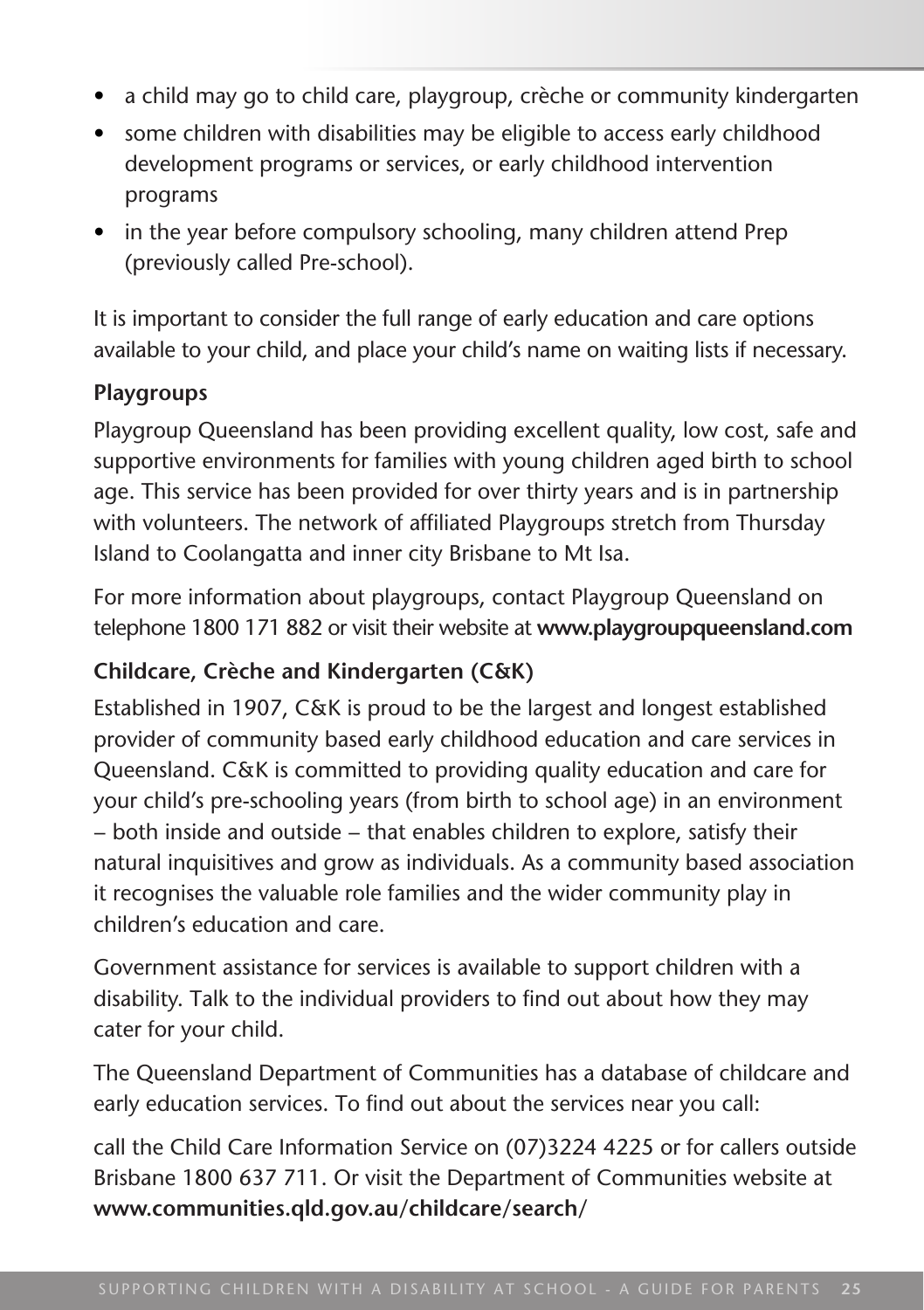#### **Early Childhood Development Programs and Services and Early Childhood Intervention**

There is a range of programs and services that support children with disabilities who haven't started school. There are programs and services offered by:

- State and non-state schools
- Non-government organisations e.g. Autism Queensland and the Cerebral Palsy League of Queensland
- Local clinics and centres.

A child may access a range of programs and services at the same time.

**Please Note**: The Department of Education and Training refers to programs as 'Early Childhood Development Programs and Services', whereas many other organisations use the term 'Early Childhood Intervention'. To find out about what might be available for your child, talk to:

- your GP
- • your paediatrician
- Disability Services Queensland
- Non-government disability organisations.

## **Preparatory Program (Prep)**

Preparatory (Prep) is a non-compulsory program offered in primary schools for children in the year before they start compulsory schooling. Prep is a full-time program and children attend from Monday to Friday during normal school hours, generally from 9am to 3pm. Prep is integrated fully into the rest of the school. Classrooms and other facilities are located in school grounds.

The Preparatory year is available to all children of eligible age and this includes children with disabilities and children with special needs. If your child has a disability and is of eligible age, they will be included in Prep classes wherever possible. Sometimes if a child has high support needs and cannot be supported in the Prep class then they will be eligible for early childhood special education programs. Please talk to the school principal for further information and support for your child.

For more information about Prep:

- talk to staff at your primary school
- • visit **www.bne.catholic.edu.au**
- visit the Education Training Reforms for the Future website at **www.education.qld.gov.au/studentservices/inclusive/Prep/index.html**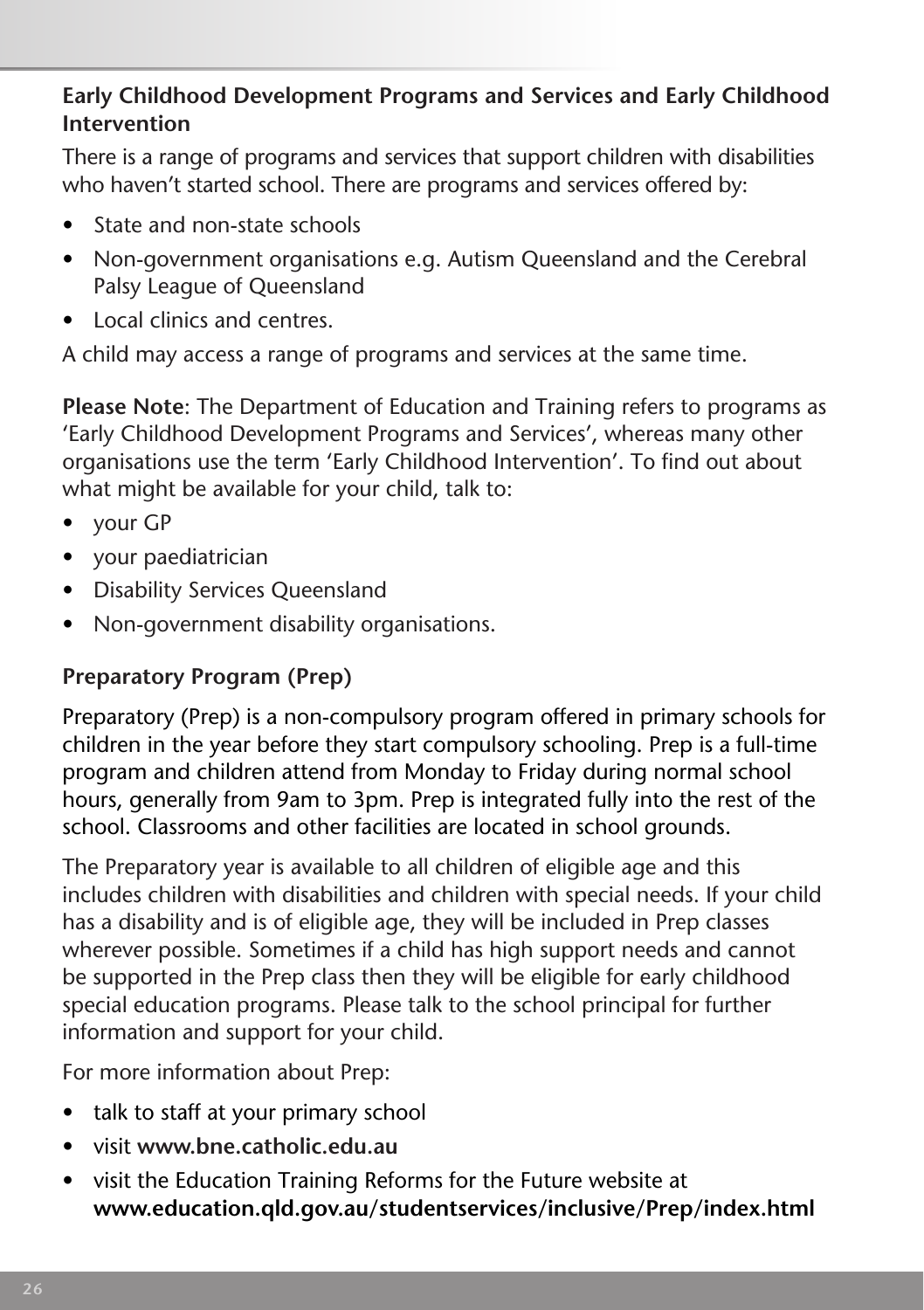#### **Starting School**

Starting school can be a highly anxious time for both parents and children. Excitement is mixed with apprehension. Every child is different and will face individual challenges and require different support.

Brisbane Catholic Education school personnel use the *Enrolment Application and Support Procedures* to assist with understanding the educational needs of your child and the support that the school can offer.

If a transition plan is required to facilitate a smooth entry to school, then this will be raised at the meeting. The transition plan will assist with familiarisation of the school, teachers and students. Fostering a good relationship with all personnel involved in your child's education ensures your child gets the best education possible. Keep the school informed of any developments or changes. This could include review of diagnosis, alteration to medication requirements, change in family circumstances e.g. death in the family.

There are always opportunities for parents to get involved in the school community, and your child will love having you involved in their new experiences. It's also a great way to get to know other parents.

Most Catholic schools have a parents' association, often called the Parents and Friends Association. These groups offer an opportunity for parents to gather and become involved in the life of the school.

These groups take many forms and provide support for the school in areas such as:

- social functions for the school community
- • uniform requirements
- maintenance of grounds, buildings and equipment
- fundraising for particular needs in the school
- voluntary support for educational programs.

Parent groups can also assist in fostering the intellectual, cultural, social and spiritual interests of their members, and provide opportunities for the development of community spirit among the staff and parent body.

#### **Starting Secondary School**

Starting secondary school is one of the most significant times in your child's life and once again there will be mixed emotions about the prospect. Transitioning processes set in place, in collaboration, with parents, primary and secondary staff and your child, support the move from a safe, familiar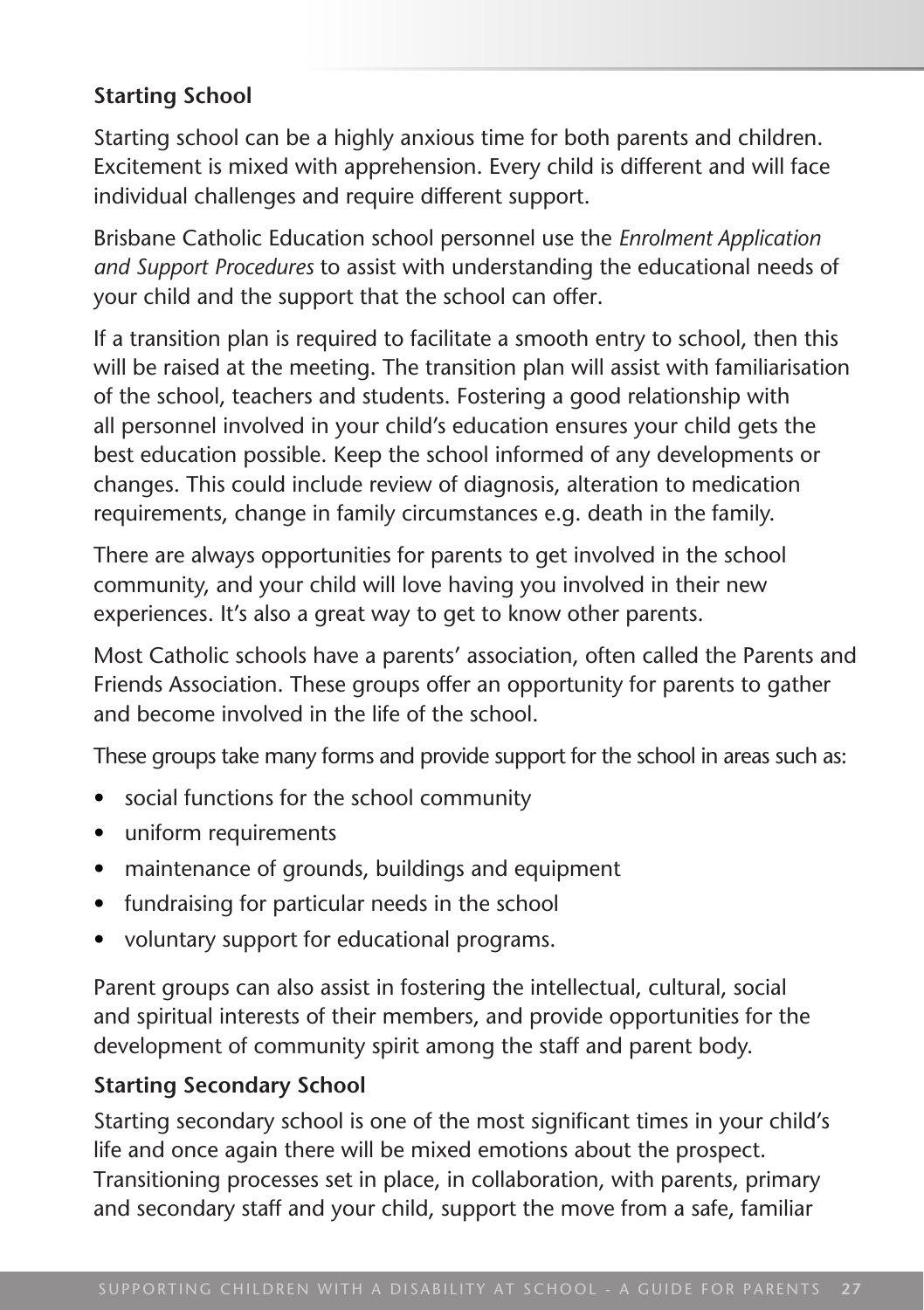primary environment to secondary school which can bring many new challenges. The larger school size and new school expectations, new peers, new subjects and getting used to having multiple teachers, even organising to have the right books and equipment, can be challenging for all students.

Forward planning is vital as it often takes time to get the necessary support in place to ensure things run smoothly. Many high schools run transition days towards the end of the year where students can spend time at the high school becoming familiar with their new surroundings. This is an important time to help students feel more comfortable about starting high school. Your child's records will be transferred with them to their new school. There are a number of things that can be done during the transition process to make the move easier for your child.

These include:

- having an example timetable and a map of the school
- having your child meet as many teachers as possible before the first day. Some schools run a separate transition day for students with disabilities or learning difficulties so that this can occur.
- buddy systems are used successfully in many schools. Discuss the possibility of this at the EASP meeting and transition meeting
- if your child has friends going to the same school, encourage them to go together for the first few days.
- colour coding books and textbooks (a different colour for each subject). This is useful for easy identification. They could also have weekly timetable for home, with a colour coding grid to match their books. This will help to remind them what to pack in their bag for the day
- tactile coding can also be useful, for example, small pieces of sandpaper inside the textbook and the same inside the relevant exercise book.

## **Finishing School**

The final few years of schooling are a time of transition, preparing for life after school. These years – from around Year 10 onwards – are called the Senior Phase of Learning.

The basic allocation of schooling is 24 semesters–two semesters a year for 12 years of school. This allocation usually does not include Prep or participation in an early childhood development program. Additional semesters may be allocated after consideration is given to a student's age and ability, likely educational outcomes and suitability, and availability of other education,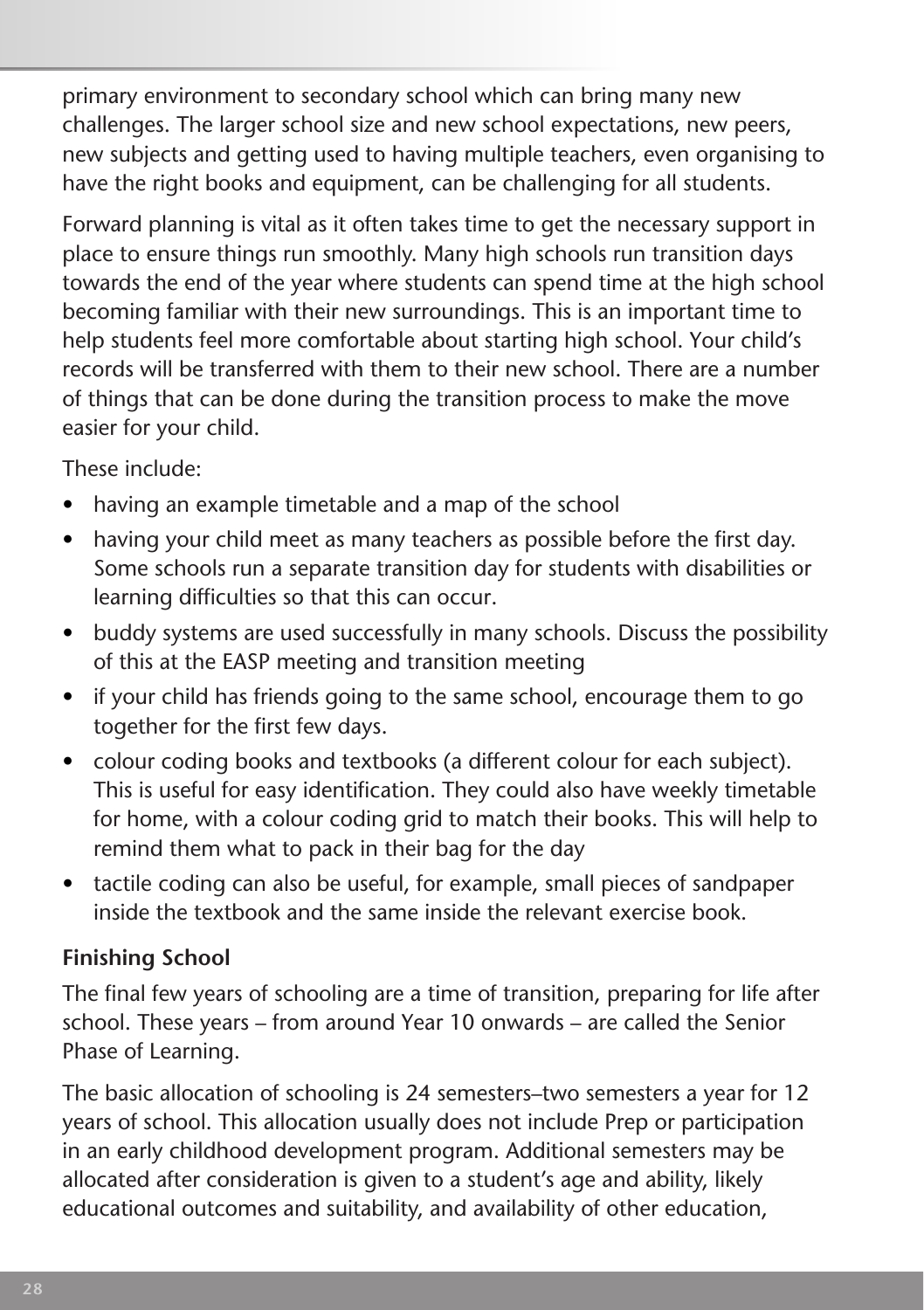training or employment options. If parents wish to seek an allocation of additional semesters for their child, they are required to do this through the principal. It is important to include your child in planning their transition to post-school life as much as possible.

The completion of secondary schooling is one of the key times that Disability Services supports Queenslanders with a disability to live and participate in their local community. Post School Services is a government organisation that assists people with a disability to experience a range of options and opportunities as they move toward establishing a life after school.

For more information about Post School Services, contact the Brisbane Regional Office:

Phone: 3109 7007, Level 1, 55 Russell Street, South Brisbane

#### **In the compulsory participation phase, students have more options**

In the compulsory participation phase, young people don't have to go to school – but they do have to be "learning or earning". That means there are a wider range of options, including continuing school, studying at an institution like TAFE or university, doing a traineeship or apprenticeship or working full-time.

A young person's compulsory participation phase starts when they stop being of compulsory school age (i.e. turn 16 or complete Year 10 whichever comes first) and ends when the person:

- gains a Queensland Certificate of Education (QCE), Senior Statement, Certificate III or Certificate IV, Queensland Certificate of Individual Achievement (QCIA)
- has participated in eligible options for two years after the person stopped being of compulsory school age; or turns17.

For detailed information about the compulsory participation phase:

- Talk to staff at your school
- • See **www.education.qld.gov.au/etrf/faq-leg.html**
- Refer to www.education.qld.gov.au/strategic/eppr/students/smspr017/

## **When to start planning for life after school.......**

By the time your child is finished Year 9, you and your child should be planning and preparing for life after school. It is important to talk to your child about what their interests, abilities and aspirations are, and finding out about options.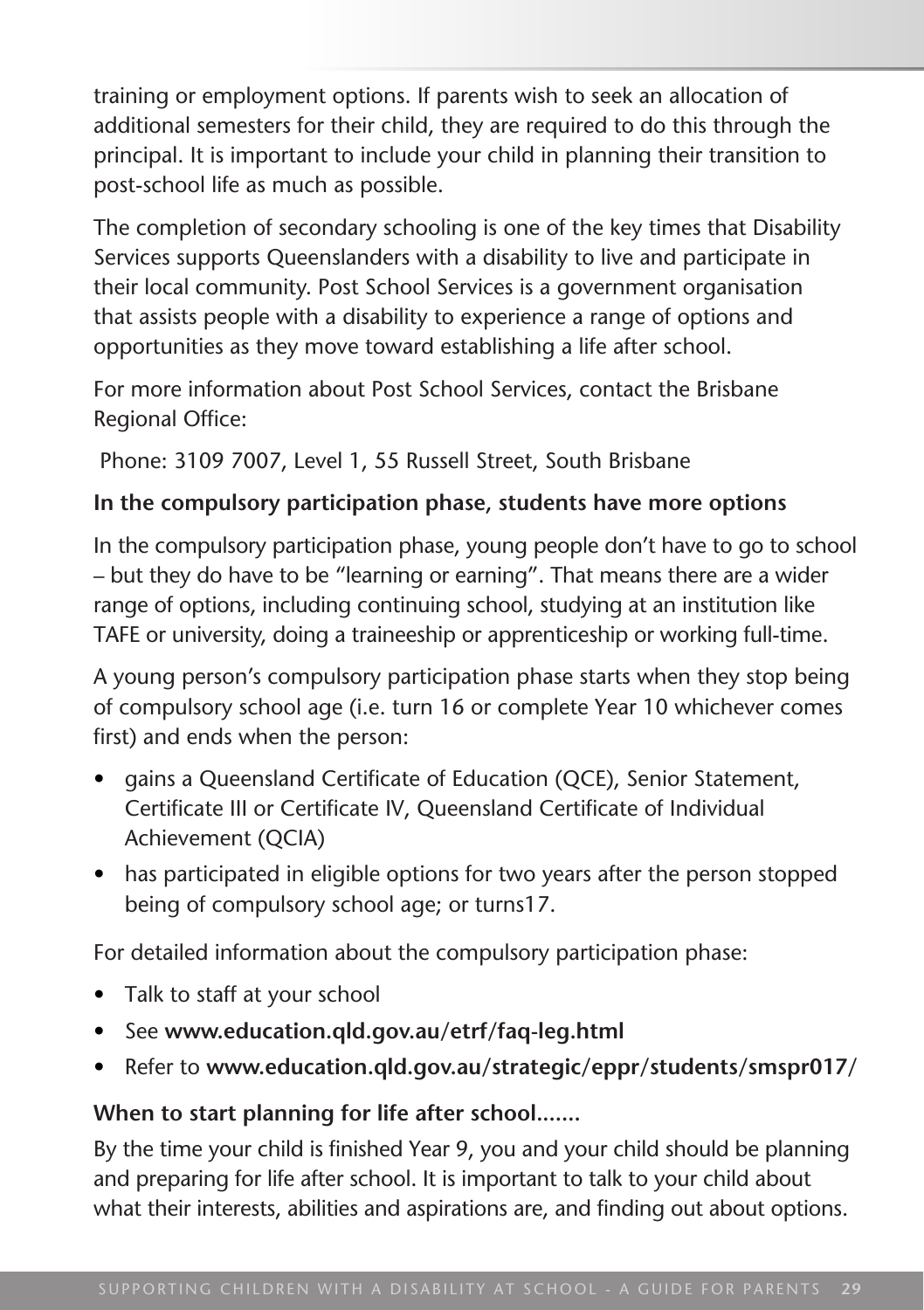Consider:

- • occupations and career pathways
- the education and training requirements needed to achieve selected goals, such as subject prerequisites
- the full range of learning opportunities available
- the value of different forms of learning
- tertiary entrance procedures, including the range of options.

As part of planning for the transition to post-school options, Queensland students in Year 10 complete a Senior Education and Training (SET) plan. Essentially, the SET plan includes what the student's goals are, and what pathways they're going to take to reach those goals. Parents and school staff are involved in helping students put these plans together.

While the SET plan helps students to make decisions about their future, they can still make alterations to their SET plan if they change their plans.

For more information about planning for life after school:

- talk to staff at your school particularly teachers and quidance counsellors
- to find out more about researching post-school options, visit the Queensland Studies Authority (QSA) website www.qsa.qld.edu.au and search for *Guides for developing SET plans.*

## **Certificates at the completion of schooling**

The *Queensland Certificate of Education (QCE)* is a qualification which is awarded to eligible students, usually at the end of Year 12. Students are registered for the *Queensland Certification of Education* during Year 10 or in the 12 months before turning 16 years old, whichever comes first. The *Queensland Certificate of Education* confirms a student has attained:

- a significant amount of learning
- a set standard of achievement
- literacy and numeracy requirements.

Students who do not meet the requirement of the *Queensland Certificate of Education* at the end of Year 12 can continue to work towards their certificate – their learning account remains open, regardless of their age, however, credits expire after nine years.

The *Queensland Certificate of Education* will be awarded in the following July or December once a person becomes eligible.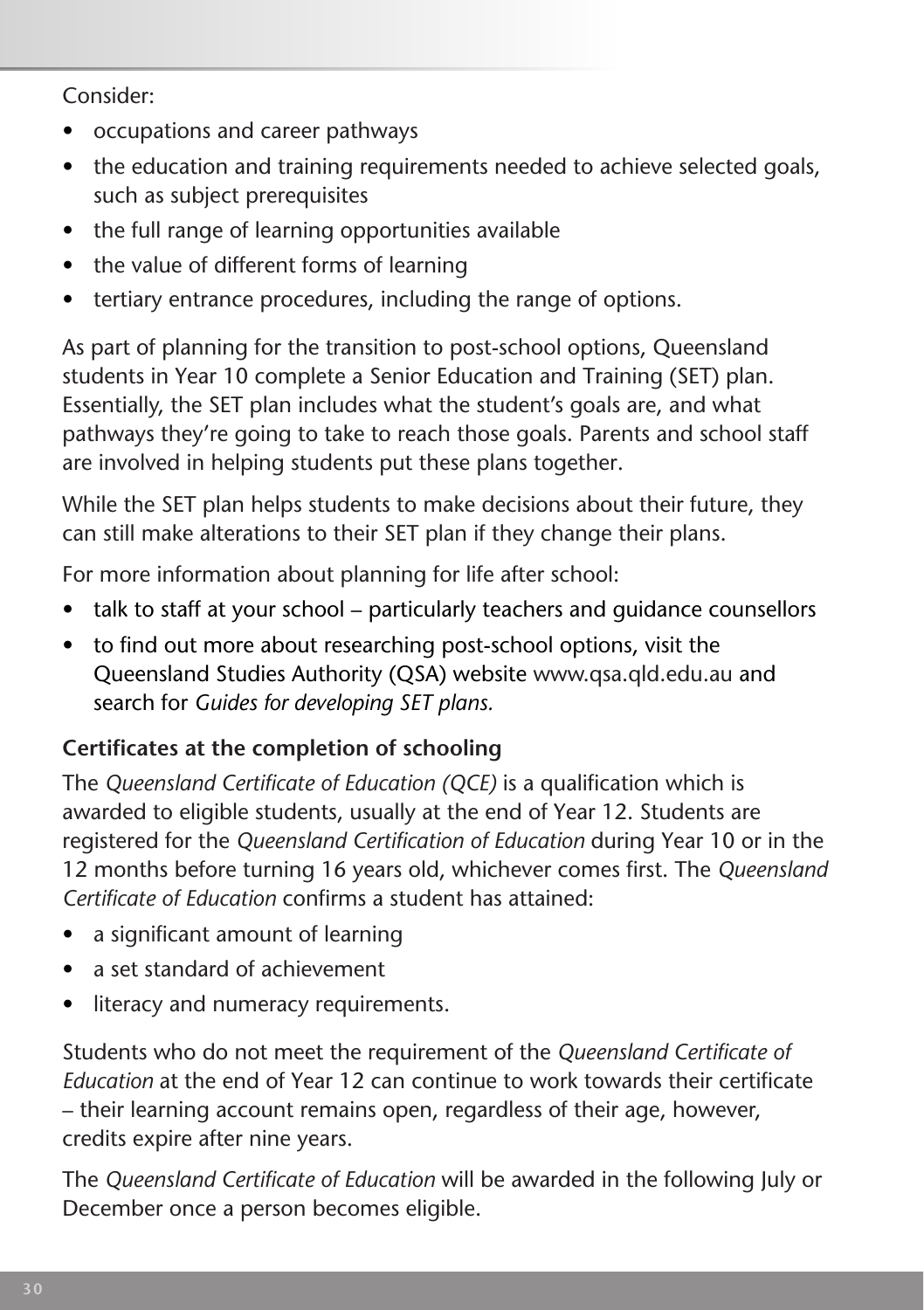Students with a disability who have highly individualised learning programs may have their achievements reported on a *Queensland Certificate of Individual Achievement* (QCIA). It can be shown to employers as a summary of the student's knowledge and skills, and can be used by training providers to decide the best training options.

There is also a range of vocational certificates that record highly regarded industry skills in particular areas such as hospitality, engineering, automotive and tourism that schools may offer students.

#### **Workforce Support for People with a Disability**

There is a variety of options available to assist job seekers with a disability to find employment through Centrelink and Providers of Australian Government Employment Services (PAGES), including *Job Network* and the *Disability Employment Network* (DEN) programs.

Depending on the support needs of the job seeker, some options include:

- support to find a job, including job skills training
- intensive on-the-job training provided by a specialised employment agency e.g. a DEN provider
- support for employers to enable people with a disability to access and remain in the workplace
- Auslan interpreting for work-related activities and job interviews
- reimbursement of workplace modifications and special or adaptive equipment
- Wage Subsidy Scheme for employers of people with disabilities.

Information on these programs is updated regularly. To find out more you can contact:

**JobAccess:** A good starting point to learn about options available to people with a disability. Visit **www.jobaccess.gov.au** or contact a JobAccess advisor by phoning 1800 464 800 for individualised help and advice

**Centrelink:** Visit **www.centrelink.gov.au** (search under *Disability Employment Services*), phone 1800 050 004 or TTY 1800 810 586

**Department of Education Employment and Workplace Relations (DEEWR):**  Visit www.deewr.gov.au for more detailed information on the Disabilities Employment Network and Job Network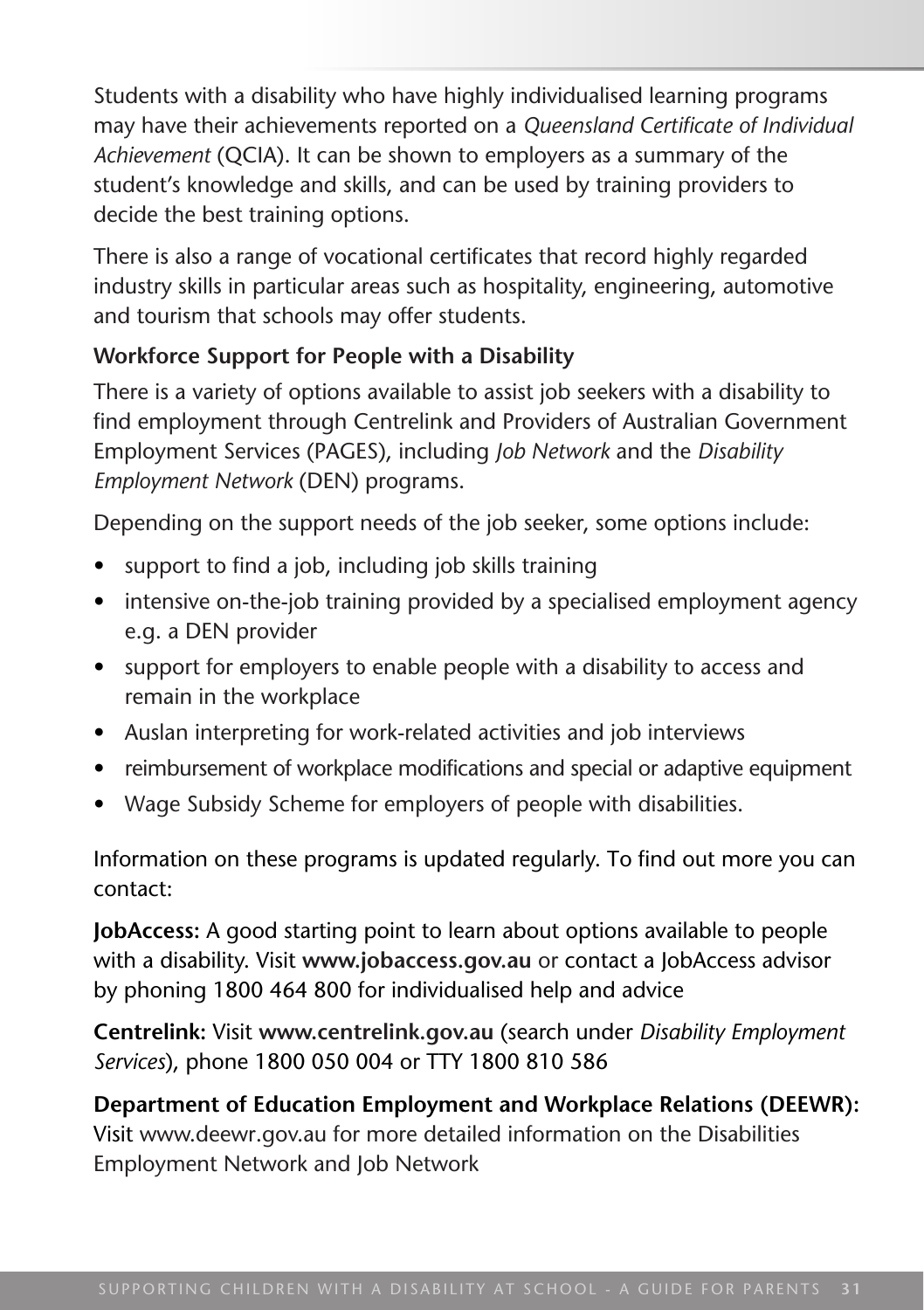## **Section 5:**

In this section, information and contact details have been included of eight well-known agencies that provide support for people with a disability. This is only a sample representation of organisations that provide support.

## **1. Disability Services Queensland**

Disability Services Queensland (DSQ) is the Queensland Government department for disability services. DSQ works closely with communities to enhance service delivery and allow people with a disability and their families to have more input into the policies that affect them.

Your regional DSQ office has detailed knowledge about the disability services available in your area from government agencies and non-government organisations. Go to: **www. disability.qld.gov.au/**

**2. National Disability Services is the Australian peak body for nongovernment disability services.**

Through the provision of information, representation and policy advice, NDS promotes and advances services which support people with all forms of disability to participate in all domains of life. Go to: **www.nds.org.au**

- **3. Centrelink** assists people to become self-sufficient and supports those in need. Contact: **www.centrelink.gov.au**
- **4. Centacare** provides programs that are specifically designed for young persons with disability support needs. The Roman Catholic Archdiocese of Brisbane commenced Centacare Disability Services in 1985 with the introduction of the Disability Services Act and the Home and Community Care Act. Government funding from both Commonwealth and State Government Departments provide for staffing and administration. Centacare services are aimed at assisting people to leave large institutional care settings as well as preventing premature admission to residential or congregate care nursing homes and hostels. Individuals are supported to lead independent lives in the community.

## **Youth Focus - Post School Operations (Northside)**

Two funded programs support young persons with disabilities who have finished their schooling. The Moving Ahead Program and Options Plus package allows young people to receive individualised support to make the transition from school to early adulthood and aim to develop their identity as a valued member of their community.

## **Youth Focus -Soubirous Place (Southside)**

Soubirous Place targets young persons with disabilities who lack other opportunities for personal development and who live within the geographical boundaries of Sunnybank, Upper Mt Gravatt, Salisbury, Acacia Ridge and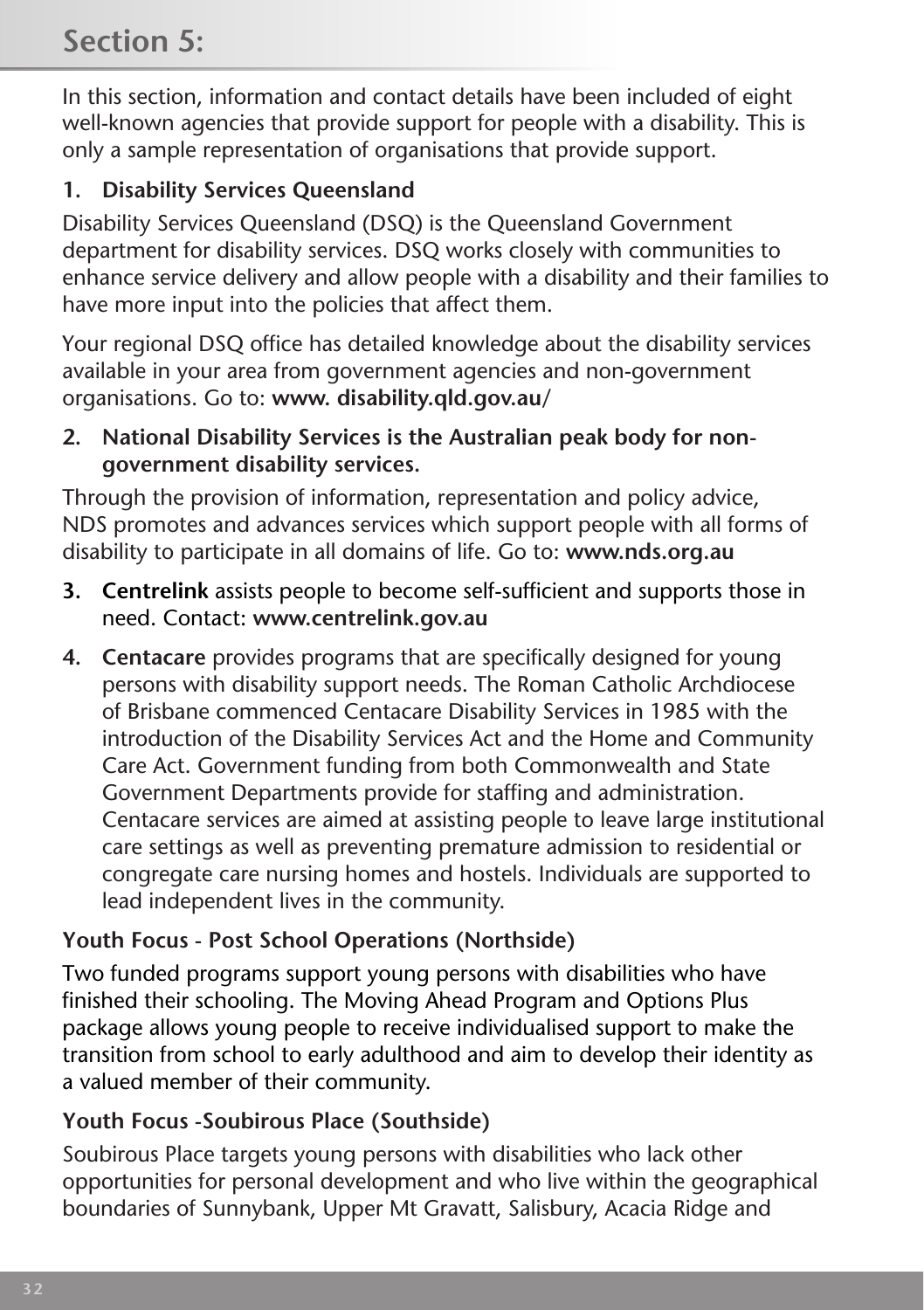Wishart. Persons who receive Moving Ahead funding may also choose to participate in these programs if it suits their needs.

Contact: Soubirous Place (07) 3344 3481 Email: place@bigpond.com.au

- **5. HAND** is a not-for-profit organisation in north Brisbane supporting people with intellectual disability by enhancing leisure and lifestyle opportunities. As part of its service, HAND manages the:
	- • Leisure Access Program
	- The HANDS UP! Program
	- Day Respite Program.

HAND is sponsored by the Catholic Church through Centacare and is funded by Disability Services Queensland and the Home and Community Care Program. The aims of HAND are to:

- provide support which promotes opportunities for individuals to develop skills, access the community and become more independent
- promote inclusive opportunities for people with disabilities
- promote awareness of the value and needs of people with disabilities.

## **Contact Address:**

19 Lovedale Street, Wilston, Q, 4051 PO Box 83, Wilston , Q , 4051 Email: info@hand.org.au Phone: 07 38560281 Fax: 07 3856 1388 Web: http://www.hand.org.au

## **6. Mamre Association:**

The word Mamre is Hebrew in origin and means "mountain of friendship of God." Mamre is a community committed to serving people. It endeavours to form a network of friendship around those who support families who have sons and daughters with a disability. Go to: www.mamre.org.au

## **7. Cerebral Palsy League (CPL)**

The Cerebral Palsy League was formed in 1948 by a group of concerned parents to provide services that were not otherwise available from other community agencies. Today, CPL is the largest non-government disability services provider for people with a physical disability. Support may include speech therapy, occupational therapy, physiotherapy, and social work services. Go to: **www.cplqld.org.au**

#### **8. Down Syndrome Association of Queensland Inc (DSAQ)** This association has a comprehensive website. Go to: **www.dsaq.org.au/**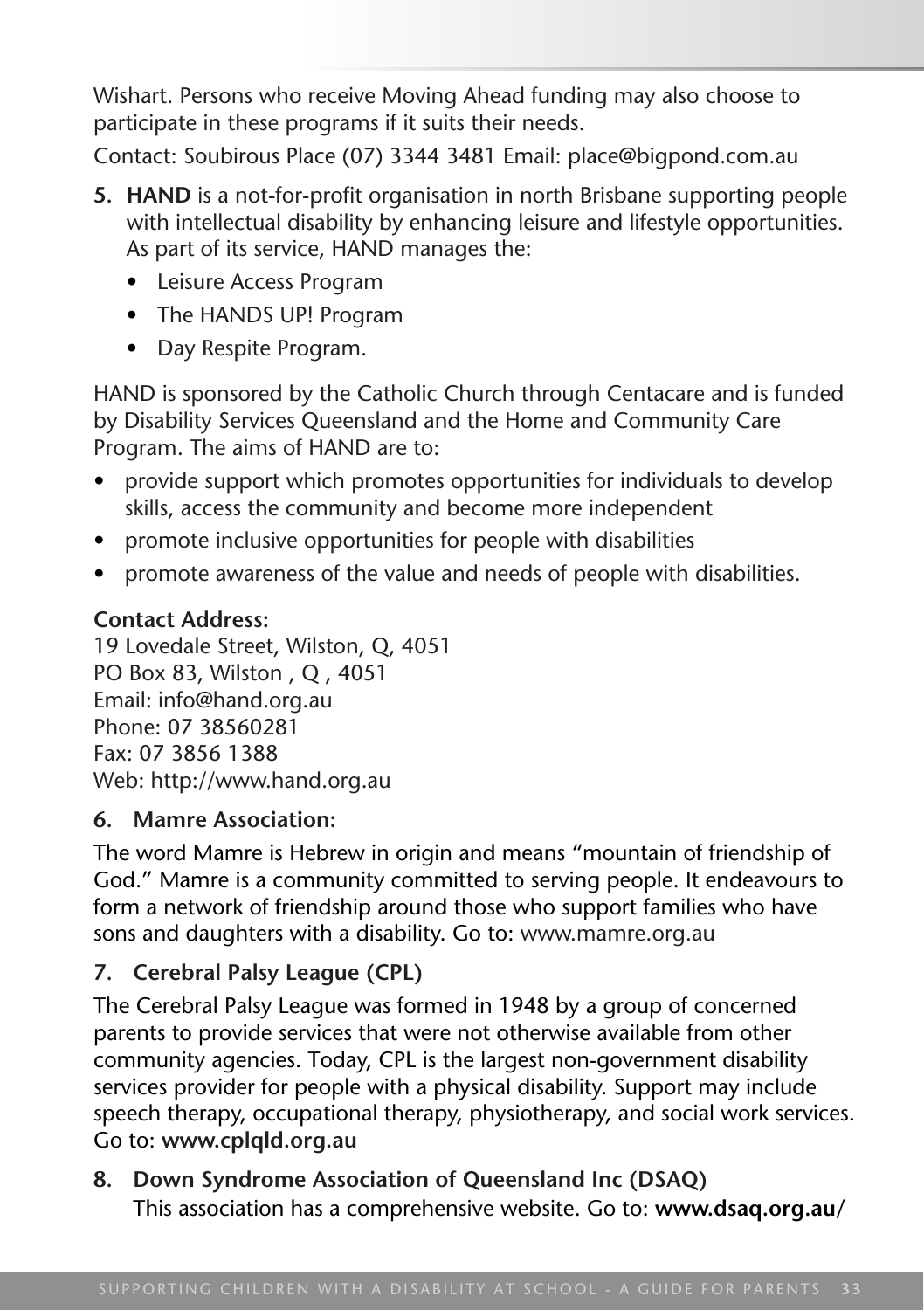| Acronyms:                                           |               |
|-----------------------------------------------------|---------------|
| Advisory Visiting Teacher                           | <b>AVT</b>    |
| Association of Independent Schools in Queensland    | AISO          |
| Assistive technology                                | AT            |
| Autism Spectrum Disorder                            | ASD           |
| <b>Brisbane Catholic Education</b>                  | <b>BCE</b>    |
| Cerebral Palsy League                               | <b>CPL</b>    |
| Consultant : Inclusive Education                    | C:IF          |
| Commonwealth Targeted Programs                      | <b>CTP</b>    |
| Department of Education and Training                | <b>DET</b>    |
| Disability Discrimination Act                       | <b>DDA</b>    |
| Disability Employment Network                       | <b>DEN</b>    |
| <b>Disability Services Queensland</b>               | <b>DSQ</b>    |
| Disability Services Support Unit                    | <b>DSSU</b>   |
| Down Syndrome Association of Queensland             | <b>DSAQ</b>   |
| <b>Education Adjustment Program</b>                 | EAP           |
| <b>Education Queensland</b>                         | EQ            |
| <b>Enrolment Application and Support Procedures</b> | EASP          |
| Guidance Counsellor                                 | GC            |
| Hearing Impairment                                  | HI            |
| Individual Education Program                        | IEP           |
| Inclusive Education                                 | IE            |
| Intellectual Impairment                             | $\mathbf{H}$  |
| Medical Aids Subsidy Scheme                         | <b>MASS</b>   |
| National Disability Service                         | <b>NDS</b>    |
| Non Government School Transport Assistance Scheme   | <b>NGSTAS</b> |
| Physical Impairment                                 | PI            |
| <b>Principal Education Officer</b>                  | PEO           |
| Preparatory                                         | Prep          |
| Queensland Catholic Education Commission            | QCEC          |
| Queensland Certificate of Education                 | QCE           |
| Queensland Certificate of Individual Achievement    | <b>QCIA</b>   |
| Senior Education and Training Plan                  | SET plan      |
| Speech Language Impairment                          | SLI           |
| Social Emotional Disorder                           | <b>SED</b>    |
| Speech Pathologist                                  | SP            |
| Support Teacher (Inclusive Education)               | ST:IE         |
| Vocational Education and Training                   | <b>VET</b>    |
| Vision Impairment                                   | VI            |
| Visiting Teacher: Hearing Impairment                | VT:HI         |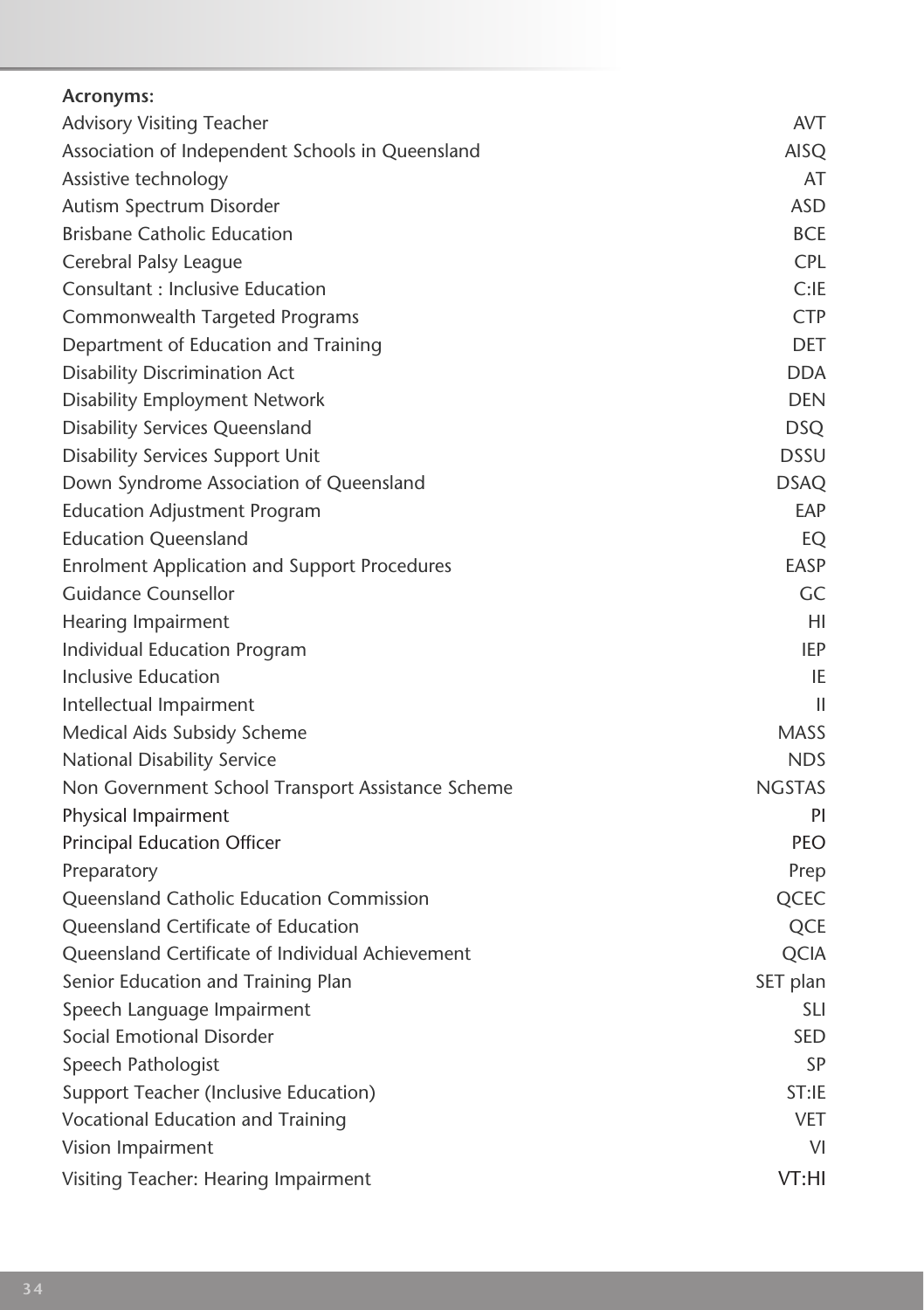#### **Useful Websites:**

- www.aisq.qld.edu.au
- www.autismqld.edu.au
- www.bne.catholic.edu.au
- www.brisbanearchdiocese.com
- www.centacarebrisbane.net.au
- www.centrelink.gov.au
- www.carersqld.asn.au/
- www.communities.qld.gov.au/childcare/search/
- www.cplqld.org.au
- www.dsaq.org.au/
- www.dsq.qld.gov.au/
- www.education.qld.gov.au/etrf/faq-leg.html
- www.education.qld.gov.au/strategic/eppr/students/smspr017/
- www.education.qld.gov.au/studentservices/inclusive/Prep/index.html
- www.ed.qld.edu.au
- www.education.qld.gov.au/students/disabilities/adjustment
- www.education.qld.gov.au/schools/directory
- www.hand.org.au
- www.health.qld.gov.au/mass/
- www.jobaccess.gov.au
- www.mamre.org.au
- www.nds.org.au
- www.playgroupqueensland.com.
- www.qsa.qld.edu.au
- www.qcec.qld.catholic.edu.au